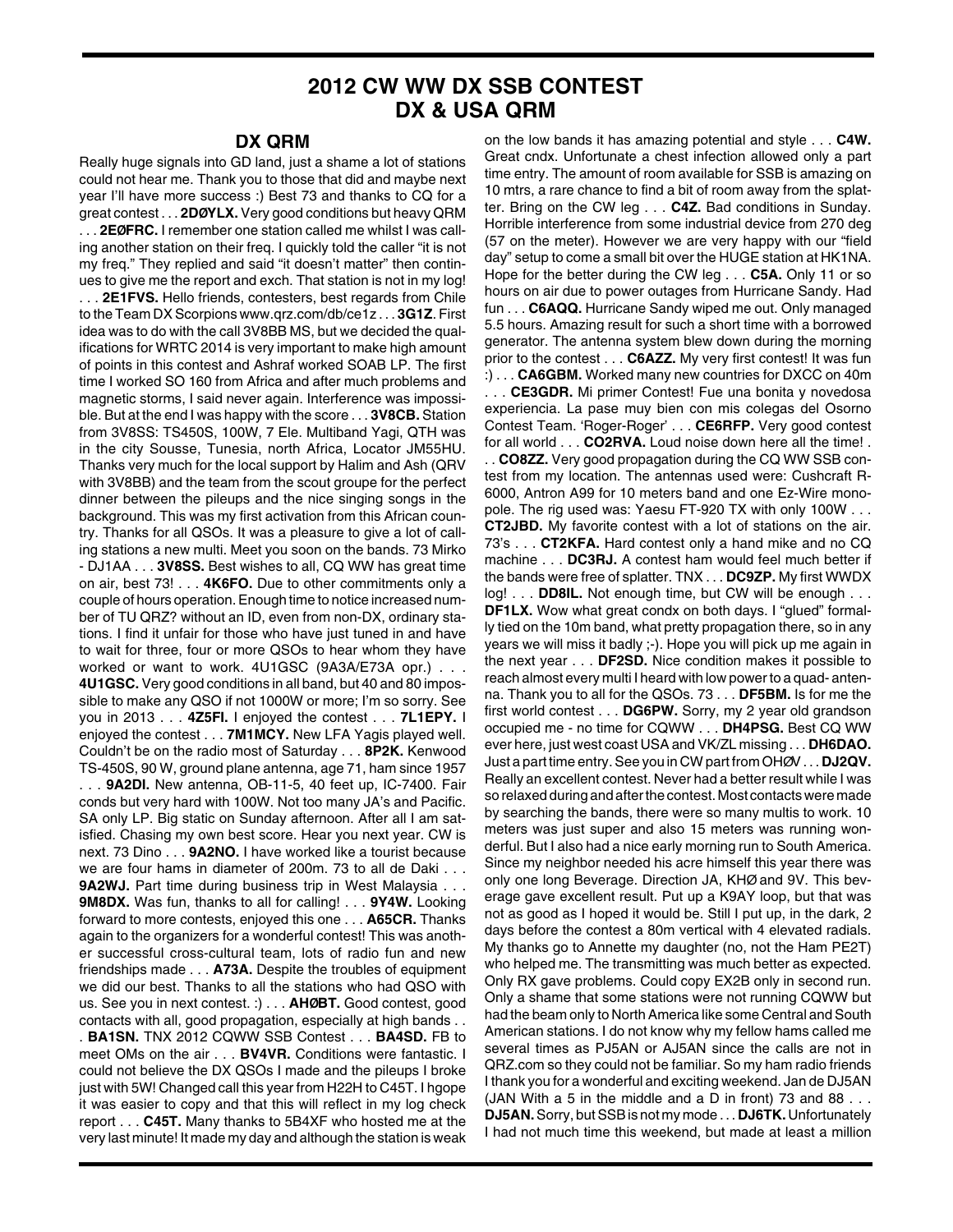due to great high band conditions . . . **DK5TX.** Japan was really very far east . . . **DK7AN.** A nice contest as usual. Not enough time for contest (marriage). I can't remember so huge 10m activity on SSB between 28250 kHz till 29000 kHz :-) See you in CW part on 80m. I used DXLog.net contest log developed by Kreso, 9A5K. A great software! :-) . . . **DK8ZZ.** First contest with new beam (Optibeam OB9-5) and 100 W . . . **DLØESA.** It's been a long time since I saw / heard 10m in such good shape. The band was full of loud signals and from 28.300 up to 29.000. It was nearly impossible to find a free channel for calling CQ. My participation was limited to a few hours, but these were pure fun . . . **DL1EAL.** Great fun on 10m . . . **DL1NFG.** VY 73 & best DX . . . **DL1VJL.** Only a small participation . . . **DL2GBB.** Nice condx on 10 meters. It was pure fun! . . . **DL2OE.** It was great fun again. I'm happy to look forward to next year! . . . **DL3SG.** It was a fine contest. Unfortunately I did not have the time to be active the complete distance. Maybe next time . . . **DL3UX.** Good condx on 10m this year, but my ant only simple dipole 5m up. Hope next year same gd condx Angela . . . **DL4DXF.** Nice 10m condx ! . . . **DL4HG.** Very good conditions especially on 10m and 15m. That was fun! . . . **DL4JLM.** FB conds on 10 m, wkg all with 100W and monoband GP! . . . **DL4KUG.** Tnx to DL6LSM for hospitality. Good propagation. I enjoyed it! . . . **DL4LAM.** Excellent condx on 10m, topband not vy busy . . . **DL7CX.** First million points contest. I like it . . . **DL7LIN.** Mein Fazit: Gebts ma a gscheide Station dann geht a wos :-) Die Clubstation des OV Landshut U08 leistete hervorragende performance! . . . **DL8RDL.** Logged with SD by ED5DI it is fun . . . **DL9ZWG.** Third try, now I'm hopeful. 73 . . . **DM3KXL.** Three kids operator with training-call DN5NDH. Trainer is DK5NAD . . . **DN5NDH.** TNX for the nice contest! . . . **DO1DJJ.** The band is open > strong signals away mny qrm :-) vy 73 . . . **DO4TP.** Quite successful operation from the fine station of Robert, DL3KO. We beat the 1999 DL record for M/S by about 2M points, which we did not expect in the beginning. We have to see if that cushion is enough to stand the more delicate log checking process introduced this year (checking of correctly copied zones). Murphy stayed mostly away, except for some CAT issues on the run radio, which did not slow down us too much. Everything else held up very fine. The high bands were fun, although we felt 15m more worth running, so that we have more QSOs on 15 than on 10, unlike most others. 20m is the new 40m: S9 QRM from wall to wall, very exhausting. Thanks to all stations calling us. We enjoyed it! . . . **DR1D.** Typhoon stymied plans for an MS participation of DZ3Z. But was able to visit and operate at DX1M. There will be other contests. 73 . . . **DU1VHY.** Working with a dipole was a real challenge! I will try harder next year . . . **DU3/W6QT.** My third CQ WWSSB contest. Great and fantastik, 73 . . . **DU7HF.** New EA record in QRP! :) So hard, but i did it!! . . . **EA1BP.** Never help - 68 years old . . . **EA2QU.** Special and short calls must more repeat and spell. I enjoyed using SD programs . . . **EA3KT.** Good propagation on 10m, 73 . . . **EA3TI.** Nice experience. More than 15 years without taking part in a contest. Enjoyed . . . **EA3WL.** Had a blast this year but my radio died 10 hours before the end of the contest . . . **EA6/AA5UK.** I started fine with good numbers of QSOs. Unfortunately winds of around 100km/h with the vibration, take out the screws of my antenna rotator and was turning free, making damage to the tower and doing difficult QSOs. I had to repaired frozen for 2 hours fighting with the wind in the tower. As usual enjoy although this. Thanks to everybody for calls. 73 . . . **EA6SX.** I think that the propagation was very good in this contest because I've listened many stations on 10 meters so that I've enjoyed so much. See you in the next contest. 73 es GL . . . **EA7FRX.** Very Fun! . . . **EA7VA.** Nice pile-up to the west coast. Unfortunately I had only the Saturday to share the zone 33 with you all. See you next year . . . **EA8/DL3FCG.** Good conditions on 20m and 15m, although the work was hard mode QRP contact with the seasons, but has been a very positive experience. Thank you all for your patience in the contacts, 73 . . . **EA9CD.** Very good conditions on 10 meters. Had a lot of fun over there. Thank you, see you next year. 73 . . . **EC1CT.** Great contest always challenging. High bands quiet open, some HF blocks during Sunday morning but great participation and having fun with a group of friends. The high winds on Sunday twisted one of the towers but survived enough to keep the rates high . . . **ED3X.** Very very nice contest. See you and all best to all 73. Ham since August 2010 . . . **EF5B.** First attempt in SSB 48 horas category. Thanks to EA5RS . . . **EF5Y.** Operating only 5 hours, big troubles, thiefs, etc . . . **EF8S.** Outstanding propagation, good weather with no antenna broken before or during the contest make me enjoy SO2R operation in field day like conditions. My best contest result ever made . . . **EI1A.** Spent most of my limited time on 10m. Picked up a few new ones on 40 and 80 but had a blast on 10m. First real effort in a SSB contest and it won't be the last . . . **EI2GLB.** Better conditions all round this year meant conditions were frantic on 20, 40, and 80. We need bigger band allocations for sunspot maximums :) . . . **EI4GNB.** Only had limited time this year because of guests staying. Pity because the bands seemed good . . . **EI5GSB.** Took the opportunity to work a few new ones. Great fun! . . . **EI7IG.** Although we have spent a lot of time working on our station over the last twelve months, last year had been very kind to us with 10m being a star performer so we really did not know what to expect of CQWW 2012. Our summer project (new tower with 3 x OB11's) was in the air, but we had a really big push over the past two weeks to get everything working. At T-14 days we had no RF equipment in the shack as we had decided to gut it for insulation and painting :-) Thankfully, everything worked when we put the station back together, a big relief! The contest started with good rates on 40m but quickly went downhill. We had huge S9 noise problems on the low bands, 160m especially, so at dawn we were a long way behind 2011. Matters improved greatly as we moved onto HF which was very good for us on Saturday. We were delighted to finish with a score only slightly down on last year. Our poor start did not help, but conditions here were not as good as 2011 which was exceptional. Mult total is down (it is harder to get mults here than it is farther east!) but QSO total is up which would seem to suggest our hard work all year did help. Thanks to the crew who made the effort to travel (Pete G4CLA, Enda EI2II & Dan EI3JZ) and special kudos to Mark EI3KD & Neil EI3JE for 12 months of station building! Congrats to all in the M/S category for making it such fun. John, EI8IR . . . **EI7M.** 73 from Moldova! . . . **ER1BF.** FT-950 100 Watt, Antenna FDV4, RCKlog, hoping to do more, but with this material, and against the big guns, difficult. Hope to work more next year . . . **F/LX1ER.** QRP operation from Manche, Normandy (50) using 2 watts and a G5RV wire antenna . . . **F/M5AEF.** First participation from Paris downtown, what a blast! Thanks to all entrants and organisation for making this possible! . . . **F4ETG.** While working to prepare for the CQ WW CW I was not able to resist doing some QSOs.

from east coast. Hope they won't lose too much with Sandy hurricane. A great contest. See you in CW. 73 Phil ex FO8RZ . . . **F5PHW.** Just a part time effort to work a few friends. However, the flux was good on 10 meters on Saturday but not so great on Sunday to the USA . . . **F5VHJ.** 28 MHz was open all the day . . . **F5YJ.** Great contest but hard working barefoot. Best 73's and see you next year! . . . **F8OOI.** Fun event . . . **GØAZH.** SD worked

Lovely propagation! . . . **F5CWU.** All my thinks to US ham radio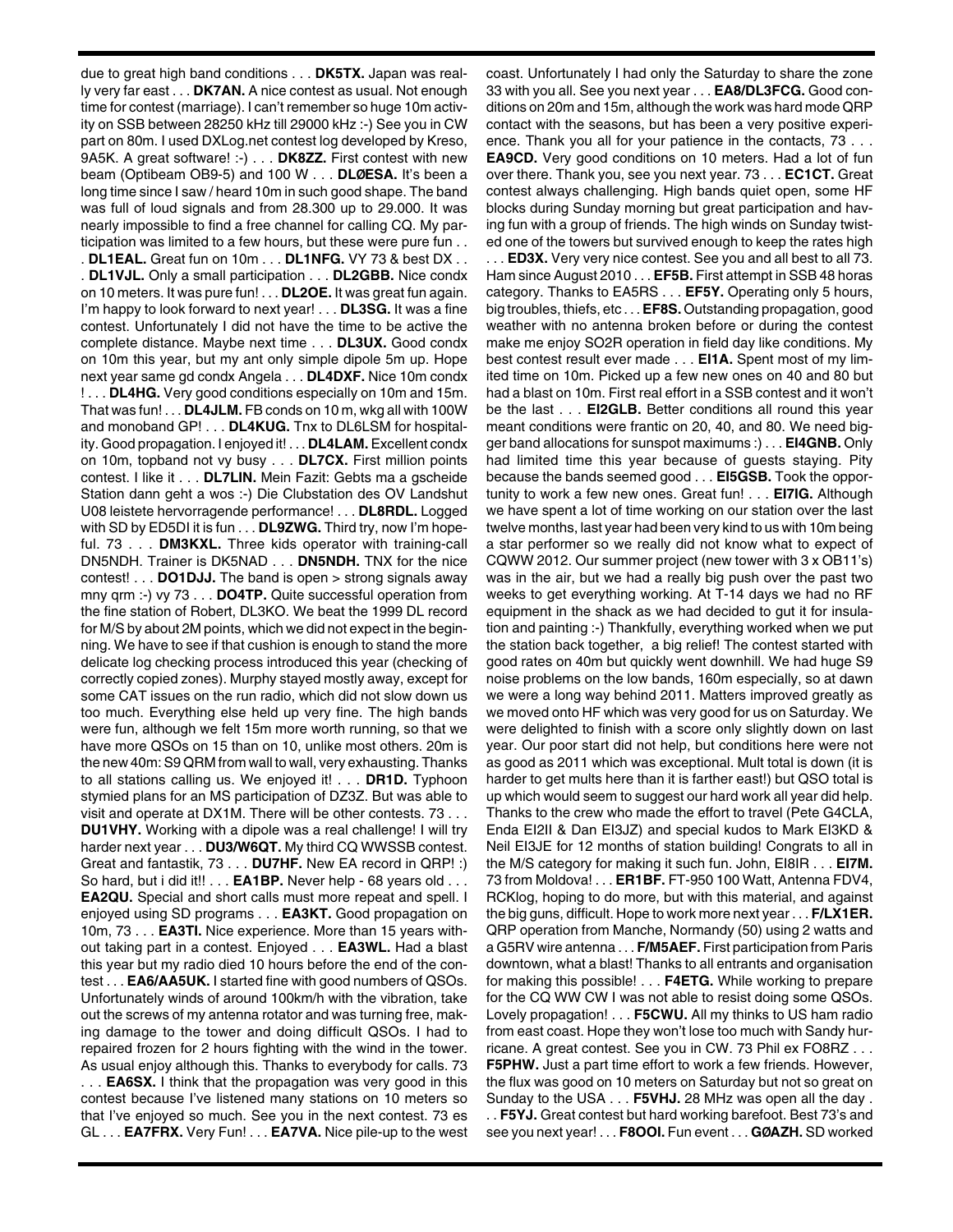fine and enabled a fairly casual entry . . . **GØEYR.** Had a great time working on 10 meter band. SD used for the contest. Had no problems . . . **GØFPU.** My first go at CQWW . . . **GØMBA.** Operated from Kings Heath Birmingham, ICOM-735 half-size G5RV . . . **GØRAH.** I really must stop doing low power stuff. I have a linear here. But at least it saves on my barber's bills as I tend to pull out my hair . . . **GØW.** Grreat condx, great fun . . . **G3RAU.**Condx very good on Saturday, slightly down on Sunday. Enjoyed long stateside runs on on 10 meters. Mult count down from last year, maybe too much running! . . . **G3TBK.** Used single 4-el Yagi at 80ft and tried to work everything that I could on 10m . . . **G3TXF.** Great condx!! . . . **G3VYI.** Magnificent introduction to contesting for all the members who have just obtained their licences. Thanks to everyone for taking part and for those who were patient with the young operators . . . **G3YNN.** Band conditions excellent on 10m. SD Log used again this year, very simple for an OT like me! A very enjoyable contest but need more time to check the log over before sending . . . **G4ADJ.** A treat to hear the band open! Too many stns rely on being spotted without repeating their calls often. This is unfair to non-assisted entries and to those stations that do spend their time doing so. Please change the rules! . . . **G4CWH.** I managed to work all bands for the first time. 10 meters was amazing as was 15. Even 20 was open till late to Ws. Only managed 20 hrs due to wedding, etc., and aging bones Hi. Most enjoyable and SD worked fine with no problems. CU in CW . . . **G4DDX.** Great to see 28 in such good shape. Easy to work many stations with simple antennas. IC-756ProIII, 100w, 2 wire sloping dipoles . . . **G4FKA.** This year at last my works shift roster allowed me to participate, loved every minute of the contest. Roll on CQWW in 2013! . . . **G4OCO.** Once again, no time for a serious entry, but a little playing on and off at home . . . **G4PIQ.** Just a token checklog to confirm some QSOs . . . **G4PKP.** Thanks to all who worked me. Mainly S&P using a Par end fed wire for 15m up at about 20 feet. Great fun and hope the band stays in grerat shape for CQ WW CW . . . **G5N.** Great contest, picked up some new DXCC's . . . **G6VMR.** Conditions poorer on Sunday. Pleased with using SD as logger. Visit by plumber and wall plasterer all day Sat limited my activity . . . **G8AFN.** Nearly made WAZ but could only operate for 17hrs 44mins . . . **G8APB.** Good contest, best number of QSOs. SD did not recognise Macedonia callsign, Good on 10 metres, other bands open for long periods . .

. **G8ZRE.** Just a few isolated QSOs this year. 73 Alex . . . **GD3UMW.** Only operated a few hours. Lots of fun just like the old days. 73 Alex . . . **GD6IA.** Another great contest and nice to see the higher bands in action. Introduced another new licensee to contesting and he went away buzzing. This is the last year at our present site as the lighthouse is now on a very long term let. Sad as it is a great location . . . **GM2T.** Great contest as always. I like the new rules ! 73 Chris . . . **GM2V.** Simple delta loop antennas for 10,15,20m. Nice DX esp on 10 metres . . . **GM3TAL.** Our Club is the West of Scotland [Glasgow] ARS Entered with a Yaesu FT-920, 100W on all participated bands, WX cold and wet, but fun had by all. In the club shack ants were XD-7 for 10, 15, 20, and dipole for 40, delta loop 80 and 160 . . . **GM4AGG.** Thanks for running the contest I used SD by EI5DI for logging, a great program . . . **GM4HQF.** Low power Top Band you must be daft! I hear you say this late in the cycle. Well I only operated in the evenings when the band opened to low power and got plenty of apologies when asked for repeats. I just like top band even from my tiny garden. Enjoyed it as I always do 73s . . . **GM4UBJ.** Operate from IO77CU NG739918 and a great time had by everyone. Great recovery on Saturday to the team who made the full size 1/4 vertical for 80! Size 1/4 vertical for 80! . .

. **GS6NX.** Had a lot of computer problems. Took some time to send it to GØDAY who sent it on as a check log . . . **GW3NAS.** Having experienced medical radiotherapy a couple of months ago, this CQWW was the sort of radiotherapy I really wanted. Not quite strong enough to return to full-time contesting just yet so this part-time 10m QRP was just right for me. My cancer has been removed and I'm really positive about the future . . . **GW4BLE.** Great conditions and great level of activity . . . **GW4EVX.** Conditions Ok but very little short skip to Europe . . . **GW4HBK.** Many thanks for Q's, see you next time! Rig TS-530SP 100W, ant end-fed wire, 21 mtrs long, above flat roof . . . **HA2MN.** Nice Contest, TNX! . . . **HA8BE.** Was a good race, thank you everyone! . . . **HA8QZ.** Thanks to all for nice contest. Conditions were excellent on all bands. "Big" stations take a lot of space on the bands. If there is a small one close to the big it is for me not possible to work the small. Hope to cu next year again, 73 . . . **HB9MXY.** Nice propagation! . . . **HGØR.** HG6V contest station: IC 765 pwr 5 watt, Ants: 160 m dipole, 80m GP dipole, 40m GP, 20m monoband and tribander Yagi, 15 m monoband and tribander Yagi, 10m monoband and tribander Yagi, GP 80- 10m RX: EWE and K9AY . . . **HG6C.** Total failure in main tower and all antennas to be dismantled in a big hurry, my 40 meter dipole also failed and pull me to make at last minute a 2 ele SDVA on 10 meter at ground level. Really works and played as a big one. Next time better time. God bless to all . . . **HI3TEJ.** Bad ear infection and SSB contesting do not mix . . . **HSØZCW.** Conditions not too good but fun as always. GM5X had the most consistent good signal out of Europe . . . **HSØZDR.** Operated in S&P mode rather than as a run station and looking in particular for long path openings . . . **HSØZDX.** Could not enter this year as I had other commitments. Also have QRN from power lines noise that make SSB difficult to hear when the noise blanker is turned no. 73 . .

. **HSØZEE.** Enjoyed the contest very much. Had a bit more time to play in this one so set myself a couple of goals - 1000 QSOs and 1m points. I achieved both. Anyone who says amateur radio is dead should have been listening to the contest - signals all up and down the bands with good conditions as well. Thank you to CQ for sponsoring and to all for the QSOs . . . **HZ1PS.** A good contest! My main objective this year was to beat my own record set last year, and I eventually did that with ease, although towards the end I doubted I would manage it. Conditions were mostly good to excellent, with the 10-meter band in especially good form. Nonetheless, with only a single vertical antenna (no 80M or 160M) it was difficult to hear the other stations through the QRM. My contest callsign I/DM1CM didn't help either. It's most often difficult for the other station to recognize the "Italy portable" in the callsign, so a lot of time is lost there. Still, this was the first time I've beaten the thousand-QSO score, so I was doubly pleased. Equipment- FT-2000, ACOM 1011 amp, SteppIR III vertical, Heil ProMicro Mic . . . **I/DM1CM.** I operated only on 40 m, only for few hours. I never call, only answer. TX Yaesu FT 857 ( 100 W max , really 50 W peak on SSB ) antenna Homemade inverted V dipole with balun 1:1 . Too many overpowered stations don't let place to listen the other weak or far stations. If you admit 3 class of power output , It should better define in each band 3 different zone for calling for the 3 class. For example from 7050 to 7070 QRP, from 7070 to 7120 til 100 watts and from 7120 to 7200 over 100 watts . 73 . . . **I1WKN.** Bel contest! Added new bev 30° and 45° works great, 25 meters vertical plus top hat . . . **I4FYF.** I had a trouble in my computer, some stations who made QSO with me not existing in my log . . . **I4XNN.** Our first attempt to the M/2 category with very nice results. We have tested the monobeam 7 el. monobander for 10m (2200+ QSOs on that band!) and the 20/15m 4+5 el. Yagi. Need more ears on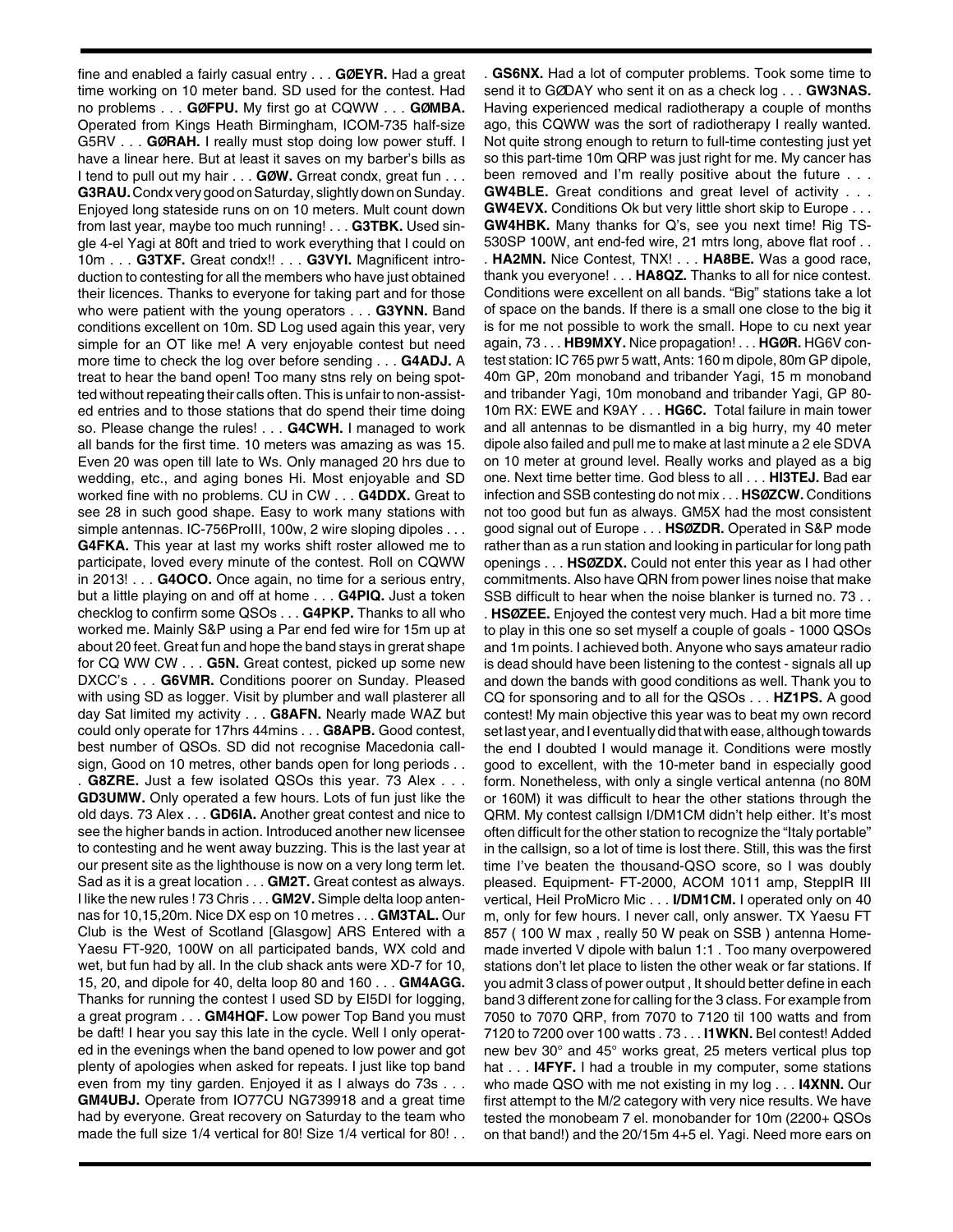80m and 160m next time. See you soon on the air - 73 de II9K Team in Marsala, Sicily . . . **II9K.** First serious participation from our new contest station. We must add good operating skill with some experience. Thanks to Antonello IT9EQO, Marcello IT9CJC and Carmelo IT9AUG for their all summer long hard work! Thanks to Romeo S52RU for the website editing (www.ii9p.com) and to Fred ON4LG, Franco I4AVG, Claudio I4VEQ, Piero IV3YYK for their participation. IT9GSF Fabio was our strategist . . . **II9P.** Beautiful propagation . . . **IKØBZE.** Rig Sommerkamp FT-7 boosted by 100w Linear Amplifier Antenna Inverted-V Dipole Max Power Used = 100w. Great job on 10 meter band!!! . . . **IKØVWH.** This time I had the opportunity to work this very nice contest for more hours than usual. Thanks to all for the patience in listening my weak signal. 73 to all . . . **IK1BBC.** I am sorry for the minimal participation to the event but family problem into weekend haven't permitted to work all time long. Sorry again but I didn't known the new rule for this year of to send the log in the maximum time of 5 day after the end of the contest. I hope that my log is accepted for the ranking even if it has arrived over time. Anyway I would be glad if my log will be useful for control log. I hope anyway that the committee can accept it for the ranking. The best '73 and many thanks to the organization . . . **IK1HZZ.** Very good contest! . . . **IK1MNG.** Very happy with 100w power . . . **IK2TTO.** Good contest for testing my new antenna OB11-3 with only 100w . . . **IK2XDE.** Many many stations on the air. 73 . . . **IK3SSW.** It was really enjoyable to be on 10 meters with such good band conditions and huge participation. I was looking for multiplier maximization, and I did not participate full time. Good to work 2 KH6 with ant to long path and many more countries. Ant 3 el Ultrabeam, TS-590, 500W lin. ampl., LP100A meter . . . **IK4AUY.** Very nice contest tnx gd lk . . . **IK4RVG.** Contest avvincente, poco traffico per me. Far molto meglio il prossimo grazie . . . **IK8JDH.** Operazioni solo in 40 e 80 metri per testare un nuovo sistema di antenne . . . **IK8YFU.** During contest very bad weather: rain and snow. Hope better next year . . . **IN3XUG.** This time we participated just to set the organization of a new team and to check the newcomers capability. Few hours on the air but a lot of experience for the next year! . . . **IQØRM.** Fun . . . **IRØR.** Only 14 hours of contest due to snow-storm. CU next time de IN3XUG & IZ3GOM! . . . **IR3Z.** A lot of strong thunderstorms made, too often, QSOs impossible. Good openings on 10m, a lot of fun for all operators. Thanks to Mark W7ZB and Andrea IK4VET for joining our crew for this contest. Congratulations to the TM6M gang for the superb score! . . . **IR9Y.** Excellent propagation band opened with the United States. Very happy with the score, considering the small working conditions. Vertical antenna for the band of 28 MHz. ICOM IC706 and 250 watt amplifier . . . **IR9Z.** Amazing contest, but I was quite busy on these days so I sadly operated only 15 hours, losing many many QSOs. Working conditions: FT950, 100W Windom antenna The weakness of my antenna on 15 meters made me lose many many multipliers and QSOs. However all bands were full, impossible for me calling CQ, so I always search the other station. The contest is very useful and fun for those who check for zone, prefix, and rare DXCC. I hope next year to operate full time! . . . **ISØBGL.** The Best Contest . . . **ISØM.** Good contest, 73 forever . . . **IT9IZY.** Band wide open until late; great fun! . . . **IT9RYJ.** Beautiful operation open 10 meters. Setup: Yaesu FT1000, Optibeam 3/11, 2 elements 40 - Dipole 80, Software QARTest power 100W . . . **IV3BCA.** TNX to all, nice contest and great propagation . . . **IWØHBY.** Ciao a tutti e '73 de Fabio . . . **IW2FUT.** Thanks so much for everything!! See you in the next contest!! 73 . . . **IW5ELA.** ottimo contest, come seconda volta non Â" andata male considerando le

mie condizioni di lavoro Grazie 73' . . . **IW8BSR.** Very good Contest Forever!! . . . **IZØDXD.** God propagation and activity, but is very hard with 5W . . . **IZ1DGG.** Meno buona la propagazione rispetto all'edizione precedente. Ho cercato le migliori stazioni e con 100 QSO in meno ho alzato il mio punteggio dalla scorsa edizione. Grazie agli organizzatori del CQWW 2012. 73 de Max

. . . **IZ1GCV.** My PWR: 5Watts! Terrible weather in my location, wind and strong snow. I love this contest! See you next year . . . **IZ1MHY.** Always wonderful contest! . . . **IZ2JPN.** Great contest . . . **IZ2OBS.** Only few hours of operations, made from a new location. Rain, wind & snow made my plans go much longer than expected. Anyway propagation on 10m has been very good, I had much fun. See you next year!! . . . **IZ4AFW.** Amplifier kaput, antenna rotor stop to work and vertical antenna to regulate for lower SWR, but with good propagation and some luckI will catch 4 new ones and some more countries on 10 and 15 meters. To the next years :) 73 . . . **IZ4IFR.** Hard job with 3 mobile monoband whip by Diamond and KX3. 73 to all . . . **IZ5JLF.** I have had problem with big storm on my region, very high noise, strong wind, for this region I gone QRT . . . **IZ6FXP.** Good propagation on 10m. Absolutely the best contest . . . **IZ8BRI.** Beautiful contest. Good DX de Aldo . . . **IZ8DFO.** Wonderful contest. I was looking for some new ones for my 10m WAS. I had a lot of fun. See you next year . . . **IZ8ESX.** It was fun! . . . **JAØCLB.** I enjoyed the contest . . . **JAØGCY.** I enjoyed the contest . . . **JAØGSG.** I enjoyed the contest . . . **JAØIOF.** Hello! A CQ WW contest is always very magnificent, and it is a pleasant contest. We were not results satisfying for ourselves. Even if that is right, a CQ WW contest will be pleasant for us. The condition of the high band was good this year. Especially 28 MHz was so good that it was a surprise. Happiness that we the omnibus contest clubs can always participate in a wonderful contest. I appreciate your support very much. Thank you. JA1YPA/JA1PEJ . . . **JA1YPA.** Thanks for the nice fun contest . . . **JA2MOG.** I enjoyed the contest . . . **JA2PAC.** I enjoyed this contest. I came back on HF band

. . . **JA2XLV.** We operated from QTH "Awaji-City in Hyogo Prefecture" RIG is TS-450 and ANT is DP . . . **JA3YPL.** We ran with 1kW but all antennas were simple dipoles . . . **JA3YQD.** I enjoyed the contest by QRP. Power is 5W / Kozo Nishino . . . **JA4TUJ.** Age: 74 (03/Apr/1938 born ) . . . **JA7KY.** I enjoyed this contest and look forward to the CW contest . . . **JA7LLL.** I enjoyed the contest. FT-857DM 283 . . . **JE1CWQ.** I enjoyed the contest

. . . **JE1GZB.** I QRV on 80 single band low power. The condition was not good as last year. The conditions between the U.S.A. and JA was not good as last year . . . **JE1SPY.** Is particpating for first time, mobile station, mobile whip antennas (HV5S) . . . **JF1NNK.** I enjoyed the contest with small loop ant . . . **JF1VNR.** Enjoyed good open on 10M . . . **JG1AVO.** Oops, computer crashed just before contest. All logged by hand, great fun! . . . **JG1OWV.** Just part-time participation. But I had a lot of fun. Thanks to all . . . **JG5DHX.** I enjoyed the contest . . . **JG8TDZ.** I enjoyed the contest with lots of older hams . . . **JH1OAI.** All logs except 15M are only for Check-log. I enjoyed the contest with the FB DXers & FB condition. MNI TNX!! . . . **JH1OES.** Experimental operation to figure out how many multipliers can be obtained by S&P only operation from my QTH . . . **JH3PRR.** Great Contest . . . **JH4UYB.**Very nice contest! 100W . . . **JH6FTJ.** See you again! . . . **JH7LRS.** CU AGN next test! . . . **JH8CXW.** I enjoyed 10m band . . . **JI1LET.** I enjoyed the contest . . . **JI1UCL.** I enjoyed the contest on 10m . . . **JJ1KZZ.** I enjoyed very well. Many Thanks . . . **JJ5HUD.** I enjoyed the contest. Operator's License: Japanese 2nd class . . . **JK8JNH.** This is 2nd try for CQ WW SSB. I was QRP last year, but 50W this year . . . **JL6LTB.** I enjoyed very much this contest. Thank you . . . **JN4VWH.**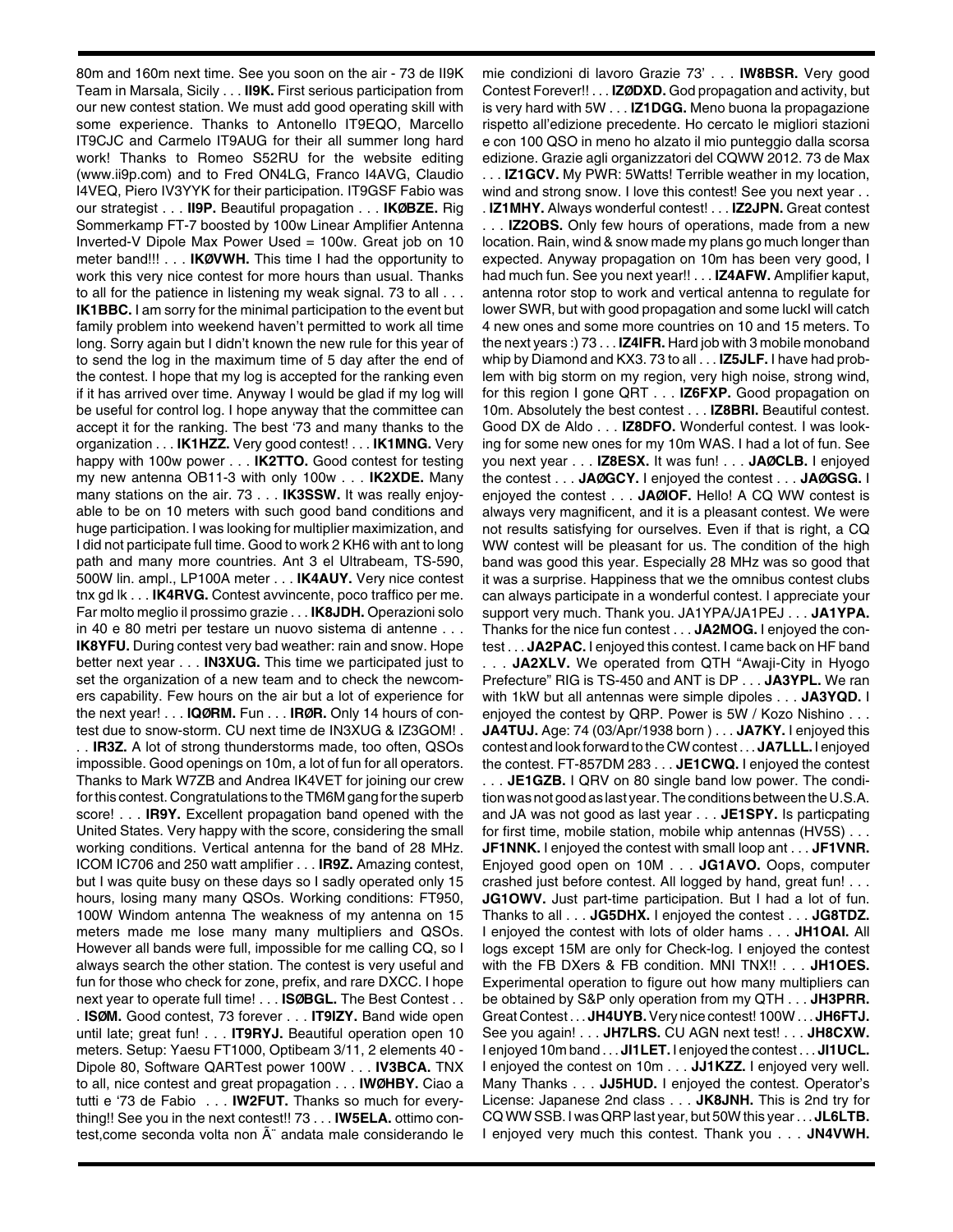Thanks. I enjoyed the contest . . . **JRØBUL.** Thank you. FB DX! 100W . . . **JRØJOW.** The condx were good. I have enjoyed so much . . . **JR1BTG.** The condition wasn't so good. I enjoyed having QSOs. The maximum output power in the contest was five watts . . . **JR1NKN.** Portable: Hachioji City,Tokyo 50W . . . **JR1USU.** I participated at MobileCarShack from Iwakura-city Aichi-pref. Output power is 50 watts . . . **JR2AAN.** I enjoyed the contest by QRP . . . **JR2EKD.** I enjoyed the contest with handmade delta loop. Thank you :-) . . . **JR6HMJ.** Thanks for perfect competitions. 73! from Mongolia . . . **JT1E.** For a new challenge, members of the Sandwich Islands Shortwave Club, KH6TE, chose to enter the Xtreme catorgy as a Multi-Multi operation using the callsign KH6MB. Three sites were used with two remote sites on Oahu linked via Internet. Reliability of the remote sites was excellent with no faults encountered. A tsunami warning and mandatory evacuation on Saturday evening forced us to quickly abandon our central operating position for 5.5 hours. At 1:28 AM we were back on the air at our original location to finish the contest . . . **KH6MB.** Any antenna is better than no antenna, but the tsunami evacuation didn't help . . . **KH6OA.** Thanks . . . **KH6QJ.** Had a great time on 10m in particular. Only thing that could have been better was condx to Europe on higher bands . . . **KH7CW.**Extremely limited time available, so I opted for a single-band entry on 15. The conditions were remarkably good at times and difficult at others. Saturday morning European signals, normally due north, were skewed east, and oddly enough some of the Caribbean stations were stronger on the north antenna! Weird, and the surprises made sure I never got complacent . . . **KL2R.** Excellent contest best score yet for us . . . **KL7AIR.** Excellent and good propagation . . . **KP4RV.** Condx good all bands but high noise level on low bands 10m big surprise, wide open for first time this year. We enjoyed contest, mni nice DX stns to work! Hope to be back next year! . . . **LA2AB.** Just fooling around to see if any interesting callsigns show up . . . **LA6CF.** Operated from new QTH, close to the sea. Great! . . . **LA7H.** Very good conditions except for the last 6 hours. Good for QRP . . . **LA9BM.** Operated from Trondheim in mid Norway, remote via Internet, TS-480 and a R-7000 antenna 70 km away. Operated only on 10 meter band . . . **LA9GY.** Superb conditions! Got some new DXCC, but with 3 youngsters around operating is casual to say the least. Great event and exciting to hear the whole world in a weekend . . . **LB4CD.** Excellent participation; very variable conditions during all the contest on 15 m. 73 to all . . . **LU1FL.** Computer crashed, data lost, spent all night recovering, thank God, successfully . . . **LU1IBL.** South also exists . . . **LU3HFA.** In memory to Dear Frank LU1VK, big QRP contester, SK yesterday 27-10-2012 . . . **LV5V.** Thanks Albertas LY5R again for letting me use his shack and improved antennas field again. Despite better antennas and propagation my score is down from the last year. Perhaps it's because an operator getting older? . . . **LY9A.** Thanks to several stations for your patience with a QRP station . . . **MØJBA.** SOAB LP again. Only 30 hours this year as the contest clashed with my daughter's birthday! . . . **MØMCV.** First CQ WW SSB Contest . . . **M1BCM.** Had radio trouble (and family QRM) so was only able to operate for a limited period . . . **M1DST.** Great fun with the 10M offering very good conditions. Just like the good old days! . . . **M2H.** The annual Cambridge University Wireless Society entry in CQWW DX SSB is our biggest event of the year. We use it as an opportunity to show contesting to our latest recruits, many of whom are current students, whilst also inviting some recent graduates and supporters back to help us achieve a respectable score. This year was a very odd contest for us. Saturday saw fantastic conditions, and at one point we were 600k points up

on our score from the same time last year. On Sunday, however, we found the bands much more flat, which meant that we lost a lot of ground, eventually finishing 1.6M points lower than last year's claimed score. Antennas were much the same as in previous years, but we used K3s instead of the FT-1000MPs we have used in the past. This was a great success, and the diversity feature was especially appreciated on the lower bands. Despite not managing to beat the English M2 record that we set last year, all seventeen operators had a great time during the weekend. Thanks for the QSOs . . . **M4A.** Nice openings on both days. Sure I can do much better when I get the antenna higher. Looking forward now to CQ WW WPX! Thanks to all for the QSOs. 73 de John, G4ATA . . . **M4D.** First timer in HF CQ WW DX Contest. TNX for points. 73 all . . . **M6OXO.** Good condx . . . **MMØBIM.** Great fun. Dipped in and out due to commitments . . . **MMØGPZ.** Just to take part, from Shetland . . . **MMØXAU.** First time trying . . . **MM1EJK.** Great conditions. Didn't realise 10m could be so tiring! . . . **MW2I.** 10m was a real workhorse! My highest number of QSOs ever. Last day was like my callsign was code for tune up on my frequency! . . . **NH6AB.** Enjoyed working in the contest . . . **NL7V.** Best condx in any contest since I started operating out of Peru in 2008! . . . **OA6Q.** My best contest from Austria ever. Great station, super preparation from my hosts (Ivan, OE3DIA and his "helper" Wolfgang, OE3WLB) and excellent to good condx brought me a wonderful CQWW weekend . . . **OE3K.** First time on 160 m single band /single OP, very interesting and surprising! Never heard so many stations and countries on 160m before! . . . **OE3WMW.** The shorter deadline is very much appreciated! . . . **OE4A.** Nice condx. Great participation. Lots of fun. Happy operators. See you 2013 . . . **OE5T.** Very good conditions, TNX for points, 73 . . . **OE6HLF.** Managed to get a bit more Q's and points from 2011. It was fun. Thanks for nice contest . . . **OG3P.** As I had been flu-ridden for a couple of weeks and therefore could not prepare for this contest the way I wanted. I knew that this was not going to be a full bore effort. Just before the contest I managed to repair one of my power divider boxes so that I was able to use my fixed 20m JA beam for the second direction. I was just running with one radio because I just had not enough time to prepare my SO2R setup. This really hurt the multiplier and the QSO count. There seems to be a long list of things to be finished before the CW leg. The propagation was decent but not great declining as the contest progressed. There were nice signals on 10m but the openings were shorter than last year due to the lowish solar flux. We did not have the local evening openings into USA that we often enjoy on 20m and 15m. The propagation on the higher bands took a dive after sunset. This also shows in the number of multipliers. Many multipliers were heard but could not be worked due to the propagation. The lower bands were not very good even when compared to 2011 which was not so spectacular either. On Sunday evening 40m was almost closed to Europe. Last year I was suffering from an inflamed shoulder and that cut down my operating hours. This time I was able to work 400 more QSOs but I was 75 multipliers shy of the last year's result. Nevertheless I managed to break my 2011 score . . . **OG6N.** Great fun, but good high band conditions ended with nightfall . . . **OHØX.** Nice contest, FB conditions to US and JA! . . . **OH1F.** Operated remote station . . . **OH1O.** Tnx for the nice contest. It was fun to participate, even if not with full effort. Sure there were again a lot of good DX stations available . . . **OH2KW.** Testing the new multistation team for the CW contest :) . . . **OH3GGQ.** I used XQSO function to five QSO's in the log which didn't meet the M/S rules. OZ7X QSO didn't meet the 10 minute rule and RL3A, KL7RA, P33W and EI7M QSO's weren't multipliers and yet worked on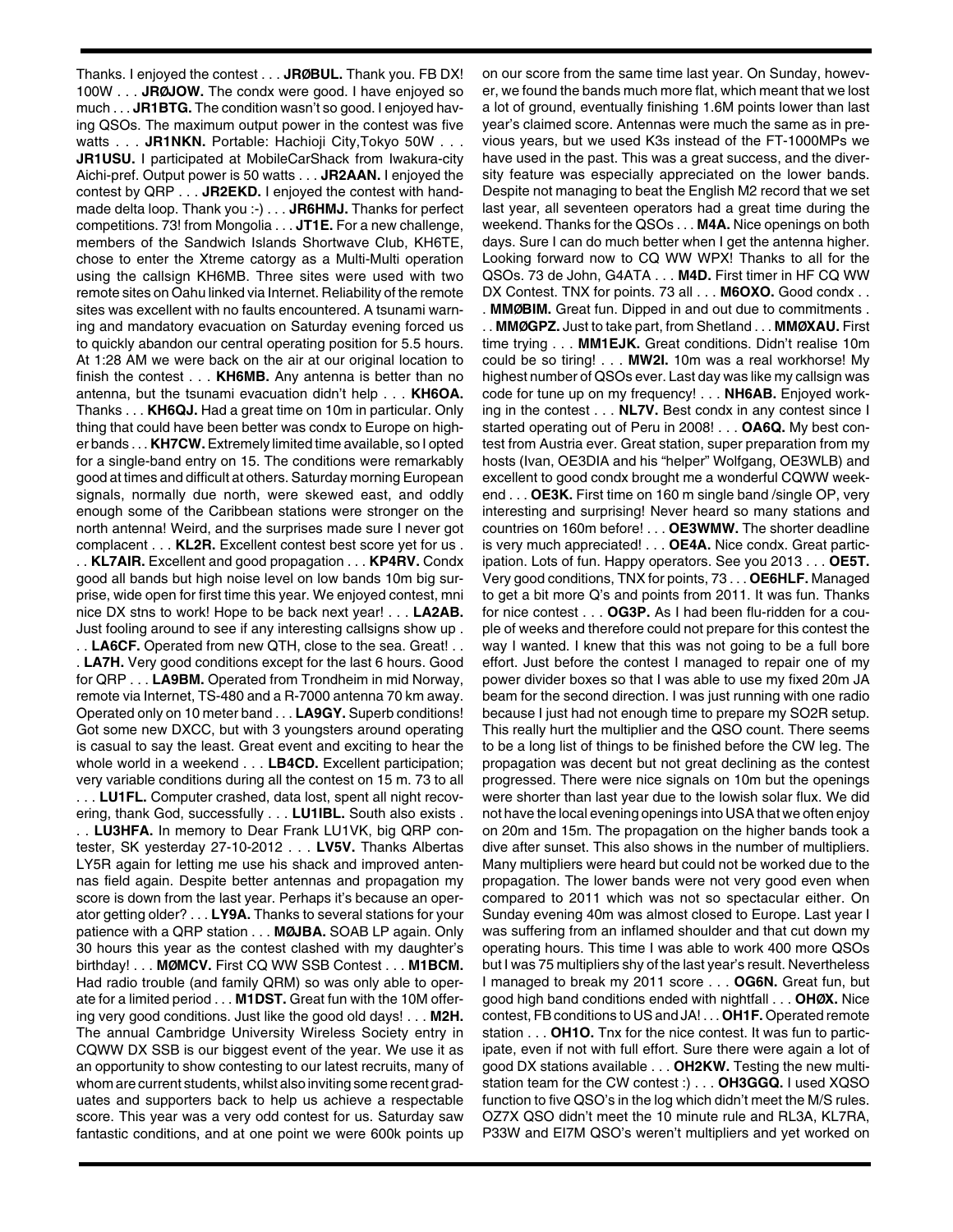the multiplier station. 73, Juha OH6XX . . . **OH5SM.** I was quite amazed what a dipole for 80m, an AP8A vertical and 100w of power can do. 100 % S&P mode and DX hunting in this year's contest . . . **OH6GDX.** Very good conditions. SRI, I must go on Sunday to my weekend house for necessary work. Thank you for nice contest . . . **OK1AIJ.** Vy bad wire ant with 100W to SSB is very small pistol, Hi. BUT I'm glad than I could least do "the bushes" . . . **OK1DKO.** Good contest, DX propagation good, thank all for points, GL . . . **OK1IE.** After a long time vy had a good condx . . . **OK1TN.** My second QTH with ham shack is without PC, without I-net. only pencil and paper. Your new short deadline is not acceptable for me!! . . . **OK2EC.** Good contest with many stations. See you again, friends . . . **OK2SWD.** FB contest with FT/817 + vertical aerial . . . **OK4AS.** Good contest. See you again friends. TCVR: 70 W, ANT: LW 40m . . . **OK5SWL.** Thanks for the nice contest . . . **OM6AS.** My first great contest! Vy fine and a lot of fun! . . . **ON3JEF.** Only S&P . . . **ON4JM.** First participation to famous WWDXC of our club station. Looking for a good position in the final classification despite very poor propagation during the contest . . . **ON4RFA.** Have had a very nice weekend, with the good propagation on 10 meters as back in the good old days! . . . **ON4TO.** See you next year! . . . **ON4VP.** Only 1h QRV . . . **ON6CQ.** Nice 10m propagation. 20M antenna broke on first day! . . . **OO4O.** Great idea by reducing deadline with 200%; hopefully this will bring us the results 200% earlier ;-) . . . **OZ6OM.** Testing my new Elecraft KX3. A really nice rig . . . **OZ7BQ.** Great condx on 10m! Band open world-wide . . . **P3J.** Cannot do much in SSB. Activity good but condx were for SSB not good enough to work very much . . . **PAØFAW.** Set out to beat the previous record for this band which was quite low and think I succeeded even if several double multi's escaped and only 31 zones were worked . . . **PAØMIR.** Worked with KX3 barefoot 5 W into short G5RV antenna . . . **PAØWYS.** Few days

before contest amplifier broke down, so just barefoot . . . **PA1NHZ.** Good conditions on higher bands. Although SSB is not my favourite mode, I liked the contest very much! SD logging worked FB! . . . **PA2CHM.** Vy gd condx! . . . **PA3ACA.** Operator's restricted Netherlands Novice class amateur and QRP Station Rig: Yaesu FT-817ND PWR: 5W, Ant: MFJ-1778M. Thanks for a nice contest! . . . **PDØPMS.** I participated just on Sunday. Yaesu FT-950, MFJ-993 tuner for half G5RV (20m & 40m), HyEndFed for 10m, 25 watt power . . . **PD3EM.** Thanks for the great contest! I will be back next year when I'm more experienced. I'm a brand new radio amateur and this was my first CQ WW DX Contest! . . . **PD7MDJ.** Nice conditions on 10m!

. . . **PD9FER.** Rig Kenwood TS930SAT; antenna homemade horizontal multiband dipole 17M long. Due to some trouble with the power output of the TS930 not an optimal result . . . **PG1R.** Great weekend! . . . **PG2AA.** 10 was great this time, lots of new DXCC for me. The low bands we're not as good for me, also due to my low band antenna possibilities. TNX to my neighbors for allowing me to put up a 80 mtr. dipole for the weekend. See you in the next contest. 73 . . . **PHØAS.** Just for the fun, mostly S&P to handout some QSO's . . . **PI4CC.** First time SO2R SSB ever. That's something I really need to practice. :-) It was a lot of fun again, and I would like to thank everyone who made this contest possible! From the organizers to the op. who made maybe 5 QSO's. And a very very special "Thank You!" to Paul PD2PKM for helping me set up and break down the station, and for keeping me company the entire contest and providing me with lots and lots of coffee! Also special thanks to Marcus PA2DB from Ham Shop for supplying the MK2R+!!!!!! Till next year! . . . **PI4CG.** My first experience as SOAB after years and first CQWW with my new call sign. Fantastic propagation! But I'm not satisfied

with my result on 10m . . . **R3BM.** TNX for the nice contest! CU next year . . . **R3LC.** Tnx for contest! . . . **R3NA.** TNX 73! . . . **R3RDC.** TNX 73! . . . **R3RK.** TNX fer contest! 73! . . . **R3ZV.** I suggest to create a new category - SOAB 24 Hours (contest time restriction) . . . **RAØFF.** Pls note, I'm in FJL. No one CQ in the contest . . . **RI1FJ.** Good Contest . . . **RK4HYT.** Last but not least, big thanks to Eugene, OH5DA/RK3AD for technical support . . . **RL3A.** My best 73! de: Igor . . . **RN2FQ.** Thanks for the QSOs in the contest! See you all in CW next month . . . **RN3F.** Thank you for the contest . . . **RN4ACX.** Thank you for the contest! . . . **RU3FN.** Good contest! See you in the next year! . . . **RV3LO.** Thank you for the contest . . . **RW3SZ.** Many thanks, 73! . . . **RZ3DOT.** It was very difficult to be with low power in so good conditions where there was no place to call CQ, so almost all QSOs were S/P. First snow this year came in first day of contest and brought a lot of static and consequently power outage and the close of the operation after 25 hours . . . **S5ØA.** Part time effort, electricity cut, snow storms and many other problems :-)

. . . **S5ØG.** After a lot of technical problems at the beginning, heavy rain on Saturday, a snow storm woke me up on Sunday, a lot of QRN and worse than previous day. But still I had a fun on 15m only. More fun would be all bands. Next time . . . **S5ØR.** A fun experience to participate at this contest from the Seychelles with my S79LC call (since 2011). This is the fifth time that I spend my holidays to the Seychelles with my radio, but it is the first that I participate at CQWW contest like a competitor, Luca . . . **S79LC.** Holiday style operation, we operate in 10m the conditions are nice, other band many QRM and low condition for EU and USA . . . **S79UN.** ONL741 as backup and moral support . . . **SI9AM.** First time, liked it :-) . . . **SMØO.** 10 meters was really as in the good old days! Wish I had more power . . . **SM6FJY.** Incredible propagation and impressive activity of stations. Late night opening into Europe generated extra multipliers . . . **SN5R.** Couldn't operate full time due to family matters. However the propagation helped to work KL7 and VK4 & QRP power. 21 MHz was not attended as it was on 10 meters. Many zones were not represented. Thank you all for picking up my signals . . . **SP5DDJ.** Amazing conditions. It was possible to work WAC on 10 m within several hours, all with 100w and vertical only, like in old, good times . . . **SP5ES.** This is my first CQ WW Contest . . . **SP8MRD.** Station located in Grzmiaca Brzezinski/Lodzkie/Poland loc. JO91UT. Snowfall caused mains failure for many hours. Spiderbeam detuned tribander A3S . . . **SQ7DQX.** Pretty nice condx on 10m, good for my antennas (mostly G5RV). My impression: less problems with pile ups and splattering than 2010. A great pleasure, taking part (non-assisted) the second time! Vy 73 under my olive trees Juergen . . . **SV8/DK3SJ.** Wow, got to love propagation on 10m! . . . **T6MO.** What great fun. I just got my mast up, with 3 sets of cross dipoles for 10m, 15m and 20m each set 1/2 wavelength up. It worked well and gave me all directions with a flip of a switch. On the downside I had no 40m nor 80m. I got most that I heard and had also a good run from time to time. Conditions were great. Distance champions include A65BB (UAE), KH6LC, KL7RA, A73A (Quatar) and JA7YRR. Thanks for organizing this great event . . . **TF3AM.** Fun checklog on other bands . . . **TF3SG.** CQWW SSB 2012 was a fun and fantastic weekend in many ways. Our goal was set to break the Zone 40 record, and our claimed score is more than twice the record currently held by JW5E. When arriving we got reports of recent aurora, but the weekend turned out to provide fantastic propagation on higher bands with endless high rate runs on 10 meters. The demand for TF on 10m definitely help keeping the rates high. Thanks to IRA, Icelandic Radio Amateurs, for letting us use the TF3IRA club station, and to the local TF hams who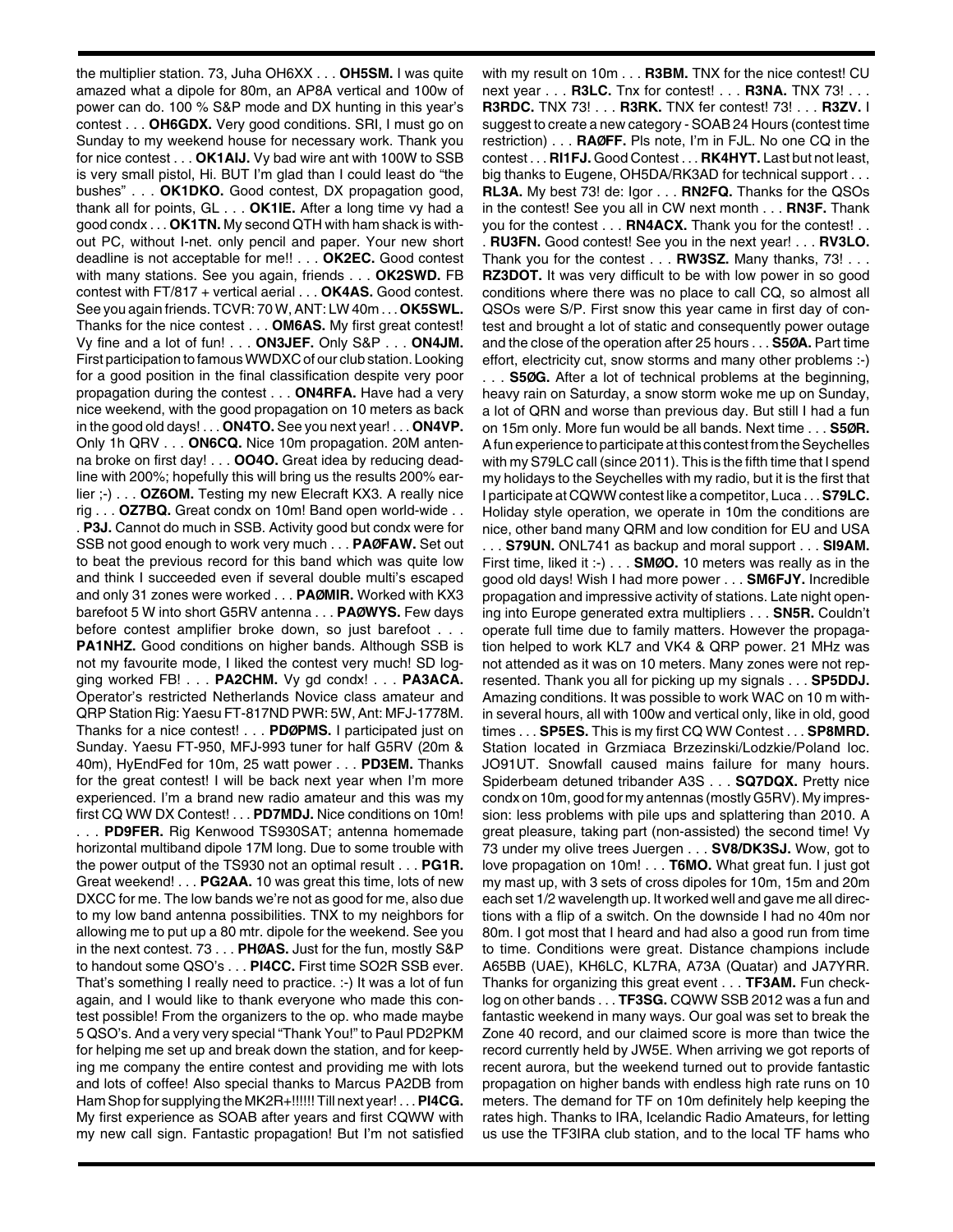supported us with material and good friendship . . . **TF3W.** We are glad to be able to enjoy another contest gathering of our group of Costa Rican and US ops for the 2012 CQWW Phone contest. While conditions were much improved, we still hope for even better in the March ARRL contest. October is the rainy season in Costa Rica and this year was no exception, which always makes CQWW a challenge, but it's always good to get our group together to operate. We are glad to best our score from last year by about 800 Q's, but our mult count was down a bit. Thanks for the Q's and we hope to see all in March. Bob - W4BW . . . **TI8M.** GL and 73! . . . **UA1ZLN.** Tnx for nice contest . . . **UA3YAA.** TNX FB TEST! . . . **UA4HBM.** Tnx for TEST 73! . . . **UA4HEZ.** Thank for you contest! . . . **UA6HHE.** Many old friends in my log! Great fun! . . . **UA9MA.** MNI TNX & 73! . . . **UB3DCO.** Trainer School club station - Vladimir Chaplygin /UD3D/ . . . **UD3D.** FT-950, 3 el.Yagi. Best wishes from Kazakhstan! . . . **UN2E.** TKS for Contest . . . **UR5EFL.** TNX for Contest! . . . **US1IV.** Good Contest! 73! . . . **US5ISV.** Good contest . . . **UX4E.** I had a great time in the pile-ups! It is always fun to be the DX! . . . **V31MW.** 15m was great! . . . **V47JA.** Quite tiring, but very fun! . . . **VA3NW.** My first entrance to this great contest, loved it . . . **VA3PAW.** Awesome conditions, my best ever performance. Everyone on the band was friendly and patient . . . **VA3RNJ.** Great time, 10-15-20 in great shape!! . . . **VA3WU.** Operating mobile on battery power from Prevost motor coach; antenna - opposing ham sticks 15 feet above coach escape hatch. VE3 Hamilton area, heavy rain

. . . **VA3ZAK.** Great conditions. Loved every minute of the contest . . . **VA6UK.** Had to take a break from the contest to log into the BC Emergency net after the 7.7 Mag earthquake in Haida Gwaii . . . **VA7HZ.** Conditions could have been better on 80 and 160 but overall it was a great event. I am happy to say there is still room for improvement. I learned some things which should help the score next year, only 365 days to go. :) Member of Team Orca . . . **VC3X.** Running 100W from output of transceiver. Interesting contest. I originally contemplated a QRP effort, but that quickly changed to low power. My score was not better than last year, but I reached 1m points/1000 Q's in 18.5 hrs, vs a 26 hour operation last year. My Q rate went up from 49 to 56 Q per hour on average and my operation was 99% S&P. I am very happy with that since I improved my operating techniques. Running an FT-1000MkV, triband Yagi @ 15m and wires for 80/40m and an INV-L for 160. Using a pennant antenna for recieve, even on 15m; it was really needed. The low band condx were not as good last year, lots of noise. However, the KH2/AHØ stations were plentiful, which was great! Had lots of fun as usual. Thanks to all participants and the contest committee, Tony VE1ZA . . . **VE1ZA.** Band conditions were good and local weather cooperated in Zone 2. It's rare to have both of these in alignment from our northern location. This year our Multi-Two station performance was significantly improved as we added a second beam on 10 through 20 to our antenna setup, used two Elecraft KPA500 amps and the new KAT500 tuner. This greatly increased our band agility on both stations. We had good runs on all of the bands, especially 10 meters. Due to pending Hurricane Sandy and possible RACES responsibility, we decided to return home early for family considerations and only operated 36 hours. After two days of driving, we made it home just in time before roads and bridges were starting to be closed . . . **VE2DXY.** Thank you for this great contest . . . **VE2EZD.** 10m was great! I lost three hours of good running time to resolve an RFI complaint from a neighbour . . . **VE3AAQ.** I was planning a solid SOAB LP effort with my new callsign. I ended up with a leisurely SOSB on what beforehand I considered my weakest band: 80 m (not counting 160 where I have no antenna at all). Contest started with things falling apart for upper bands, resulting in the operator peeved and gravelled beyond the point of "having fun." I could keep adding to aggravation or regroup for the second night and do 80 with no receiving antennas, "radially challenged" vertical and low power - all no good on lower bands. C'est la vie, c'est la guerre. After I reminded myself that I am not a "serious contester" and recalled my uncle's saying (he had one for everything): "if you don't have what you like, like what you have," I managed to get back into the "fun mode" and enjoy the contest. Thanks to everybody who made it into my log. To those who didn't, try harder next year :) . . . **VE3BR.** Band conditions were great. We tried multi-multi this year and had a lot of fun with all the operators changing around radios and positions. We definitely had a lot of fun working all the DX stations. Thanks to all that worked us. 73 Rick VE3BK . . . **VE3DC.** Looking forward hopefully to a fifth straight win using my (TABA) Mobile Screwdriver Antenna design used on the Top Band in this year's CQ WW Contest. TABA - Tunable All Bands Antenna . . . **VE3EDY.** CW contests are more fun! . . . **VE3GFN.** It was great to see 10m solid with signals from one end of the band to the other. That should inspire a whole new generation of DXers and provide them with memories for years to come of just how good 10m can be . . . **VE3IQ.** First entry in a contest . . . **VE3JEH.** Had several ops ask to be spotted . . . **VE3KKQ.** Great contest, great weekend, worked everyone I heard. No complaints from the neighbors . . . **VE3RRH.** Learning as we go . . . **VE4DRK.** This was my first try at the big contests. I made some mistakes. XE2S and PE3PG were contacted but are not in my log. I can only think I hit the delete key instead of the enter key. I enjoyed the test and may try again. Nice to see 10 open . . . **VE5BCS.** Would have done better but my Yagi was on the ground leaning up against a shed. The tower and beam will be up next week. See you in the CW contest . . . **VE5KS.** Forgot to check the computer clocks and ended up over a minute fast so last four QSOs are into next day . . . **VE5PV.** A wide open 10m on Day 1 made this contest truly memorable. Let's hope Cycle 24 has an even better one in the wings for 2013! . . . **VE6ZC.** I enjoyed my first contest . . . **VE7EPP.** Was fun! . . . **VE7GL.** 300 watts from the project . . . **VE7JR.** We had a lot of fun operating this contest. Again a few new hams got their first opportunity to work DX . . . **VE7NA.** It was nice to have 10 meters open for more than a couple of hours this year . . . **VE7WWW.** Just Bill Gipps operating by himself as time permitted. Band conditions were awesome . . . **VE7XS.** The bands were wide open! Good to make the contacts that I did and glad to help all others out with Zone #1! See you next year!! 73 . . . **VE8GER.** Max output 100 watts . . . **VE9OA.** Thanks for the contest CQ! 73's Martin . . . **VE9PLS.** Enjoyed the contest in short spells . . . **VK2BJ.** Lost the plot at the end; probably logged on wrong band ;- . . . **VK2CZ.** Great contest and great conditions on 10 & 15m will be on for more time next year . . . **VK2LEE.** Shame Australia is so far from the centre of all the activities . . . **VK2TTP.** Great contest. I have never seen so many signals on 15m all at once . . . **VK2XE.** Good fun even with the relatively small number of QSO's. I could hear more stations than they could hear me. May be next year I'll get that  $1KW$  PA.  $;-)$ ... **VK3AFB.** Thanks for the contest, my first CQ WW SSB Contest. I'll be better prepared next year . . . **VK3MEG.** Great contest and will be in it again next year. Not many impatient operators who didn't allow for low-powered amateurs . . . **VK3NRW.** Lots of fun as always. Icom 718 100w, ground mounted short wire vertical. Fed with ladder line to homebrew ATU on 20/15/10 meters Conditions down this year, 15 meters was the best band for me. Plenty of stations to work and some that got away, all the things that keep me coming back each year. Thanks to all for the FUN!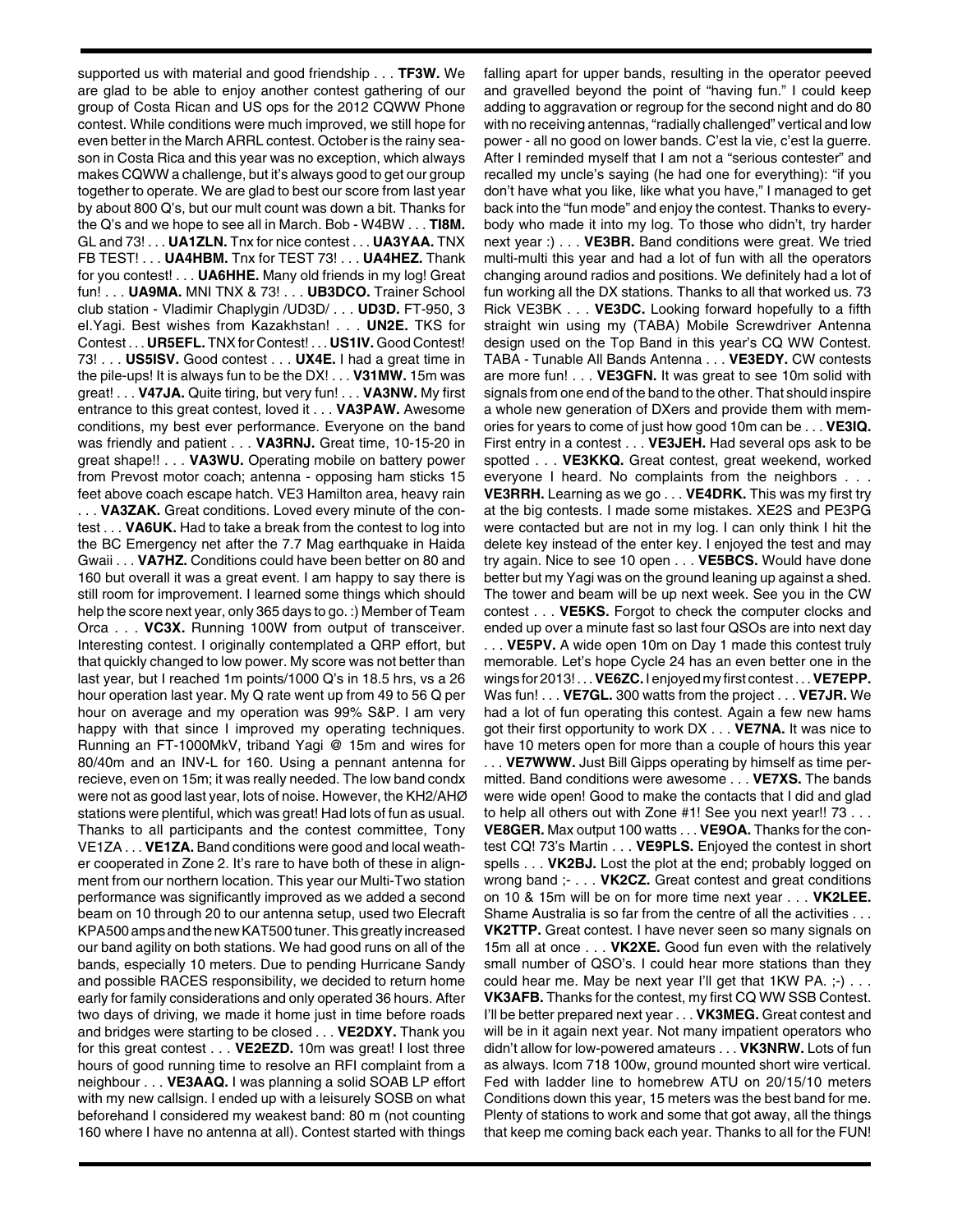. . . **VK4BL.** Thanks to all participants for the QSOs. Great conditions on 40, 20, 15, and 10m. A local storm destroyed 80m antennas, 80m vertical; 40m 3-el Yagi, 20-15-10 Yagi, 20-15 dipole, 10m 6 el Yagi, SO2R FT1000MP . . . **VK4CT.** My 2nd CQWW all vertical antennas only 400w. Great fun . . . **VK4GMH.** Great to hear so many hams on the bands during this contest. Thanks to all contacts 73 . . . **VK4MON.** Enjoyed the contest very much . . . **VK6FT.** Great contest! First time I have entered after getting my license a couple of years ago. 100w into 3-ele Yagi (TH3 Jnr) and ICOM IC7000. Only did part time, but had a ball . . . **VK6MAB.** Lots of signals on 10. Missed out on 160m. Maybe next year . . . **VK6NC.** Great to see 10m open on the first day, an unusual phenomenon here in Tasmania of late. Overall not bad conditions except for the downturn from early Sunday morning onwards. Look forward to next year . . . **VK7ZX.** This was a new personal best for me as well as a new claimed VP9 record . . . **VP9I.** Hope the multipliers helped and thanks for the fun! 73 de VP9NNL . . . **VP9NNL.**Wow, fantastic contest. My 1st attempt. Thanks 73 . . . **VU2EXP.** It's always nice to participate in major contests like yours! . . . **VU2JOS.** Not much time to operate this year, about 5 hours. Just went around trying to work DX on 10mM. Hope to see you all for CW. Worked VE2IM Zone 2 on 15m and a huge signal from XQ1KZ on 10m . . . **VU2PTT.** Enjoyed another QRP work. Lots of screaming and little success. 5W frpom TS-140-S, tp a Diamond vertical . . . **VU2UR.** I am happy to take part in your contest. Not many YLs heard . . . **VU3LMS.** I am 14 years old and got my licence in December 2011.It was very nice to participate in CQ WW contest for the very first time . . . **VU3TMO.** Daytime condx were fabulous, nighttime condx were rather disappointing. The first night I had a forced off time, no signals from 0341z until 1745z. Much the same the second night. However, I managed to catch an EU opening on Sunday morning to save the day. I hope all had fun and many tnx to all who called! 73 . . . **WL7E.** Great conditions on 10 meters and on Sunday it felt like Field Day! . . . **WP3GW.** By night not so much propagation. But in the daylight it was a zoo, very difficult to be heard. I enjoyed the little time in contest . . . **XE1AY.** Great contest as usual. I was unable to break my own record but next year I'll do it! Thanks all for calling me and thanks to my family! . . . **XE1EE.** Great Contest! Lot of Fun . . . **XE1RCS.** Nice contest and nice openings from Europe and Pacific, but only I was transmitting a few hours. I hope next time I will be trying all time of contest. Thanks to all, best 73's . . . **XE3N.** It was great to work the CQWWDX Contest again, after 20 years! Last time it was from CE6OS Radio Club Osorno . . . **XQ6BQ.** Great experience. All was an experiment, location, country/licence, antennas, and rtx. All was arranged for the first time for the contest. The only tech problem was to configure the DVK, so finally I just use my loud and sometime raspy voice. Finally have a good score, but not the expected result. I missed a lot of QSOs with EU especially on Saturday, but a mix of bad propagation and classic "EU wall of QRM" made operations very difficult. Sunday morning I also found a mistake in the antenna direction! The "hand- man rotator" made a mistake and the antenna was not pointing exactly to EU. NA path was really unexpected, low signals but all workable because no QRM. Thanks to Spiderbeam, ZeroFive antennas, David VR2YDC for the support. See you in next contest . . . **XX9TYT.** Assisted selected to allow use of DX Summit (which was not much help). More stns seemed to be enunciating their callsigns clearly - a good trend. Enjoyable contest. Tnx! . . . **YB1AQD.** Tnx for all station, hpe cu agn soon, 73 . . . **YB3IZK.** TNX for nice contest QSOs. 73 GL! . . . **YL1S.** First 19 QSO's made with 5 Watts! It works! Ant - Inv Vee for 80/40 m bands only. Looks that to make SSB contacts

not so easy as on CW. 73! . . . **YL3AD.** Tnx for nice contest . . . **YO2LIM.** Wonderful contest, very nice propagation,73! . . . **YO2MHJ.** Thanks for call and reply to my call. 73 . . . **YO3JW.** 73! Best DX . . . **YO4AUP.** 73s! To meet again 2013! . . . **YO4BXX.** Tnx nice contest vy73 . . . **YO4GVC.** Nice contest, 73! . . . **YO4RST.** 73s for all! . . . **YO4SI.** Great contest,but too difficult at my 76 age (12 dupes !). All the best for all competitors & organisers. See you next year ! . . . **YO4US.** TNX FER nice test! Seeyou in 2013! 73! . . . **YO5KTK.** Many stations, tnx to all, 73 gl de Zoli . . . **YO5OHY.** TRX: TS 440S, ant: magnetic MFJ, since 1955, age 83 . . . **YO6EZ.** My first personal contest with my new Yaesu FT-897D and dipole antenna . . . **YT1JB.** Real noise conditions because a heavy storm around this limited the operation time, anyway great fun . . . **YV6BXN.** Two power blackouts, quite sad to lose so much time with prop . . . **YW4D.** On 20 and below we had lots of difficulties. Local noise, rain noise and propagation made our life very tough. We hope that during the CW portion of the contest all conditions will be much better . . . **Z38N.** Mainly a chance to test antennas and hand out points this year . . . **ZL1YE.** Operating from our sheep shearing shed QTH high above Christchurch. Condx at times were fantastic, but only operating on 3 bands was limiting especially for the operators on the graveyard shift. Next time we will be QRV on 5 bands. Second outing for the Quake Contesters and we had a ball . . . **ZL3X.**

## **USA QRM**

100 watts and a wire. Lots of fun . . . **AA2DS.** Best 15 meter day I can remember! Several new DXCC contacts! . . . **AA4D.** Conditions were pretty good but last year was better . . . **AA6K.** Wish I had more time on. Great conditions on 15 and 10 till well after sunset. 20 was a little disappointing . . . **AB1QP.** My personal best! . . . **ACØB.** From K8AQM QTH, Adrian, MI. 10 meters wide open! . . . **AC8JF.** Band conditions are improving. Hope to be back next year . . . **AD7UP.** First time keeping score in the CQ WW. Hunted for multipliers on 15M and 10M . . . **AF9W.** Although I didn't plan on participating in the contest, I did have a few minutes and turned on the radio and worked a few just for fun. This was the first time I've worked CQWW DX, but it definitely won't be the last . . . **AGØT.** Great propagation, great contest, and 16 new entities for DXCC! . . . **AG6AN.** Wonderful ops the world over, along with some amazing conditions especially on 10m, made for a memorable WW SSB! It was a true privilege to be part of this contest. Thank you to all who responded to our calls. See you in 2013! . . . **KØGEO.** Four part timers working together to keep one station on the air for the contest. Band conditions were good but did not seem as good as 2011. I noticed more politeness on the bands with many stations thanking the other stations and wishing them good luck. The new C49XR Stack played very well. The new Magnum 240N played very well. The lack of a working 4-square hurt low band performance, 160 conditions were not that great. I could not work all the DX I heard

. . . **KØMD.** Fun contest and great high band conditions! . . . **KØPK.** This is my first contest in about 10 years. I have spent the last 6 months upgrading my station and fixing and replacing antennas. I still have a lot of work to do. I started this contest to "catch up" on some DXing and learn N1MM logger. The more I got into it the more I wanted to do. I did all S&P, searching for zones and countries. It was fun, especially 10 meters. 160 was poor, likely due to the higher solar flux. I did manage to work a few stations. I'm looking forward to CQWW CW . . . **K1GG.** Too many stations going for excessive periods before giving their calls therefore wasting everyone's time, except of course their own . . . **K1LU.** Got to love 10 meters! . . . **K1TW.** First CQWW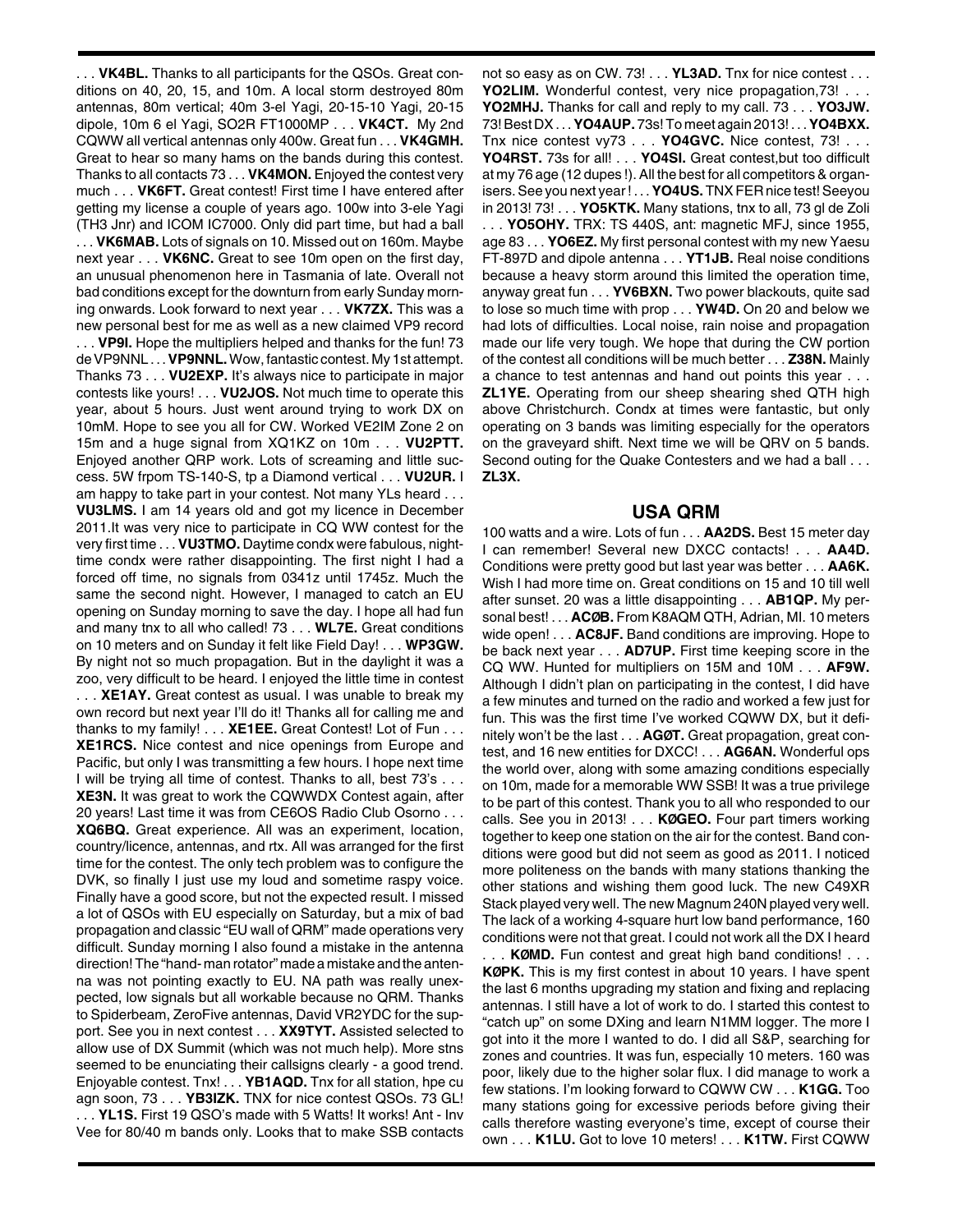SSB, very casual operation . . . **K2ACK.** My time on air was shortened due to the arrival of hurricane Sandy. Still had fun tho, thanks much Sandy! . . . **K2BBQ.** Lots of power line noise. Just looking for a few DX contacts. First 160 since July . . . **K2EUH.** Had to QRT early due to approaching storm! Do Zone 5 participants get a special Hurricane Multiplier? . . . **K2MFY.** I haven't done the CQWW in several years, and I'm glad I picked this year to come back as the conditions on 10, 15, and 20 were very good both afternoons. Saturday afternoon 10 and 15 opened to the Pacific with lots of JAs and Bs plus many others. Sunday afternoon was also pretty good. I was in the chair for about 35 hours and was rewarded with a personal best . . . **K3BZ.** Great condx, Great fun! . . . **K3CWF.** Great fun on 15m and 10m. Will be back next time with a mini beam for 15m or 10m. 73 . . . **K3DY.** Thank you CQ for sponsoring this contest . . . **K3EQ.** Only a few hours to play, but it was fun, especially 10 meters!. . . **K3FIV.** 10M was in decent shape. Had a good time working only 10 . . . **K3FS.** High band condx were nice! . . . **K3NK.** Great propagation . . . **K3SI.** It was nice to be back on the air again for the contest :) .. . **K3STL.** First time. Great fun! . . . **K3SU.** "Band conditions were great for QRP. The highlight was working VK6NC on 20m long [ath with my 5 watts and a dipole antenna! . . . **K3TW.** Excellent conditions for contest. Thanks to all . . . **K4KAY.** All the bands were great at my QTH. I enjoyed the contest . . . **K4REB.** It was a stormy contest here on the NC coast this weekend . . . **K4UWH.** Only able to operate on Sunday but the conditions were great lots of fun . . . **K5HEM.** First timer, it was fun. Thanks . . . **K5HTB.** It's been a long, long time since I have heard such strong signals on 10 and 15. The MP S-meter just doesn't normally go that high! Obviously conditions were great, but with good conditions come LOTS of competition! That is a good thing but it does tend to trample on us little pistols. But that is my problem! My score is down considerably from last year, but not near as many hours in front of the radio. I have a serious problem that must be fixed this week. Every time I tried to operate on 80 or 40 the MM program would go crazy and I had to restart the computer to get back in play. Most likely RF causing the problems. SS is coming next weekend and everybody knows that there ain't no meters like 40 meters for that. Hope conditions are this good for the rest of the fall and winter contests. 73 . . . **K5IID.** Great conditions/contest! . . . **K5KDX.** 10m for the win! . . . **K5KVN.** 10 meters was the best I remember since working this contest . . . **K5LAD.** Enjoyed the contest! . . . **K5OMC.** Thanks to UPS delivery error, I had no rotator on my only Yagi, a C3E at 110 ft, pointed north. Computer kept locking up the second morning, but mysteriously worked fine after 8 hours down time. That really hurt 10 meters total because I'd already missed the first morning sleeping until 1800Z . . . **K5RX.** Great conditions! Spent half my time on 10 meters . . . **K6ATZ.** Ran barefoot 100 watts. What an amazing day waking up to see DX plastered across 10 meters all the way up to 29 MHz! . . . **K6JEB.** Part-time effort. The only antenna I had up is a 15m Moxon pointed to my northeast, so I worked mostly Zone 14, 15, and 16. Also used the Moxon as a non-resonant dipole on 10m at low efficiency. Kenwood TS-590, 100 watts. I could tell conditions were going to be good on the high bands because on Friday night at 0100 UT I worked three stations in Finland (OH) — my sunset gray line to their local midnight. The next day shortly after my sunrise 15 meters and 10 meters were both open to Europe. The limiting factor for me, as a small station in California, was not propagation, it was competing with so many other stations trying to answer the runners calling CQ. Calling over and over really slowed down my rate. On Sunday the propagation seemed to be one-way, I could hear a lot more stations than could hear me. They were also asking

for a lot of repeats from other W's and K's, so it wasn't just me. Glad I spent some time on this contest. We all need to enjoy sunspots while we have them! . . . **K6OK.** CQ WW DX is without a doubt the best contest in the world, period! . . . **K6TUJ.** Well, ole ten meters was a hit again. Low bands just not interesting to me so slept both nights. Great time again, thanks to all for QSO's . . . **K7ABV.** Gotta get a better antenna but it was sure nice to see 10M open . . . **K7DD.** Had to be away all day Saturday, so tried for "40 in 40." Didn't quite make it . . . **K7JA.** Due to conditions I was just trying for DX that I either had not touched, need for LoTW, or just felt like trying to contact. FT897D at 100 W, 40 meter E/W facing dipole up 25 feet feed by a MFJ 927 and 300 Ohm twinlead. Had S9/S9+10 QRM on 15 and 10 M and S5/S8 QRM on 20 M for 98% of the time, 40 M was solid noise. Always interesting how many S9+30 stations cannot hear 100 W. Thanks to those stations who took the time to pull my poor station out of the swarm and my apologies to those who refused to give a second chance/DUP when conditions prevented a firm acknowledgement the first time. Hope to see you all next year, barring real life issues . . . **K7RFW.** 10 meters was great fun . . . **K8BTT.** Wow! Thanks! A great time! . . . **K8GL.** Thanks, was able to reach 1937 country goal for 2012 ARRL DXCC award, finally . . . **K9IDQ.** After repairing an "ugly" TR-4C on the bench, I had to try it on the air, while still on the bench and upside down! . . . **K9JU.** First time contesting. Had lots of fun . . . **K9JYX.** It was great to hear 10M sigs again! . . . **K9MK.** Fun . . . **K9MY.** Glad to see 10 and 15 open and active. See you next year! . . . **KA1DBE.** Want to thank my mentor time for time in the chair this weekend. I had a lot of ham radio fun in my first ever CQ World Wide DX SSB event and it was a big hoot. Good to hear 10m opening into Europe and 15m was lots of fun as well. Thanks for a great weekend! 73 . . . **KA3DRR.** Planned on being "All Band" until I hit the great opening on 10 meters. What a great time! . . . **KA4OTB.** First contest ever worked. Biggest thrill - chasing weak stations on 15m on Saturday night. Learned a lot . . . **KB1TY.** Thanks! . . . **KB3YSM.** Great propagation. Fantastic DX . . . **KB5EZ.** Great band openings. First time using an amp, 500W . . . **KB8KE.** Had a great time on 10 meters! . . . **KB8UUZ.** First CQWW ever! It was awesome! . . . **KB8ZGL.** Tnx everyone for a wonderful time es c ya nxt yr . . . **KB9YGD.** Great activity on 10m! Open early and staying open late, what a party! Why go anywhere else? I had a blast, and hope this will be the trend for a while. Fingers crossed . . . **KCØDEB.** Nice to have 10M open for this contest. Managed to fill several need ones for the Diamond DXCC . . . **KC7QY.** Slow start but still fun. 10 meters was GREAT! . . . **KC8HQS.** Saturday cndx were great, Sunday started slow but got better . . . **KC8IMB.** First contest - thanks! . . . **KC9UHH.** I'm a small station, 100 watts max, a 10/15/20 dipole in the attic of a deed-restricted home, and a single part-time operator. I think of my participation in CQWW as driving a Yugo in the Indy 500. Nevertheless, my results far exceeded my expectations. I made 75% more contacts than 2011, more than doubled last year's score, and worked some new countries and new zones. Worked JA on 10m - twice! Worked 12 zones on all three of my bands, compared to just five last year. Heard zones 27, 38 and 40, but couldn't break the pileup. Having an unpredictable schedule this weekend, I ran search/pounce exclusively. I wasn't sure I would have had the signal to properly command a frequency of my own, anyway. Still, I had fun chasing the mults. Ready for the next one! . . . **KD4ACG.** Thanks for the DX contacts! . . . **KD6PQF.** Must have to do more contesting. Every year

Thanks . . . **KD8CWP.** First contest. Had a lot of fun but is more work than anticipated. Logged all contacts by hand . . . **KD8ONC.**

when I do this I have to retrain myself on it. Good time though.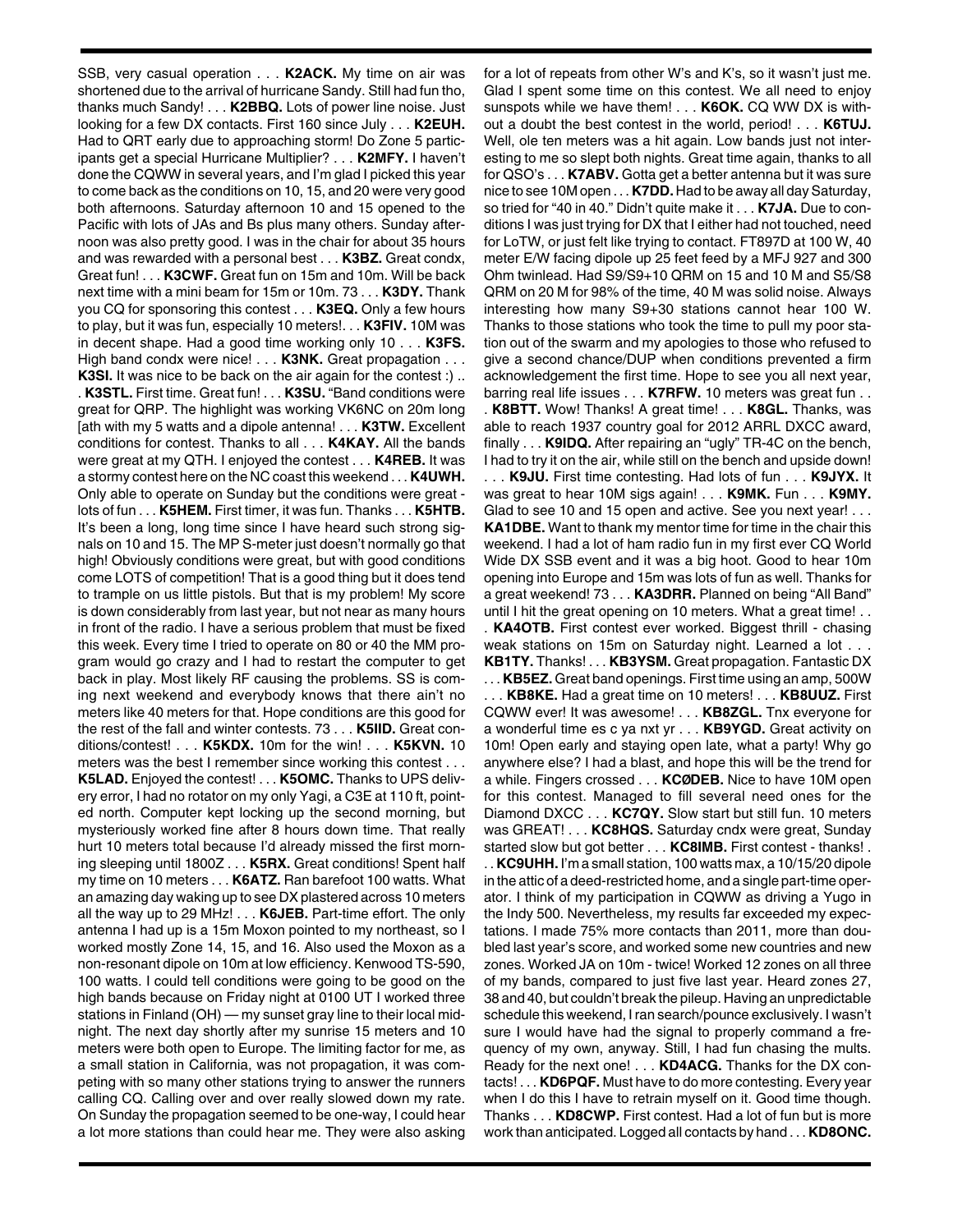First contest ever, 11 years old . . . **KD8TBS.** WOW! Wall to wall JA's and EU and some zones I didn't even know were there! I believe the high bands stole some of the thunder from the low bands but that's ok. It was great! I wish ol' Sol would act right and keep this going! My best moment was my first zone 27 followed by even more of them! 73 . . . **KD9MS.** Trying out the new 2-el SteppIR . . . **KE1V.** My 13 yr old son and I had a great time experimenting with N1MM software using assisted mode. 10m was wide opened as were 15m, 20m and 40m at the right times. . . . **KE2D.** Lots of fun, even with a hurricane coming . . . **KE4S.** Great to see 10 meters wide open and spread out all the way to 29 MHz . . . **KF2O.** Maximum Ppower is 100 Watts. IC-7000 to a fan dipole in my attic. First contest by myself . . . **KF5DVH.** Limited time to operate, good conditions . . . **KF6HI.** Propagation not as good as last year. No Africa, no Near East, no Pacific . . . **KF9TI.** Very good 10 meter openings. 100 Watts power output max . . . **KGØAL.** WOW! In the last hour of the contest I found that 10m was wide open and seemed to have it all to myself. There I found many bread and butter QSOs and several new multipliers in zones 24, 27, 28, 29 & 30. What a surprise! . . . **KJ4QDZ.** My first contest. I learned a lot during this contest . . . **KJ4YQK.** From our hilltop hideout high above the Soldiers and Sailors Republic of Renton, the Aardvark Acres Contest Catastrophe is ashamed to submit the following log for your dining and dancing pleasure . . . **KJ7QT.** K3/N1MM/wires in palm trees. Fun contest thanks to 10m being open. I really struggled to be heard on Saturday on any band, but was happy with cndx on Sunday. Winds related to Hurricane Sandy were very strong all weekend long in Miami, so I had to repair all of my antennas at various times over the weekend, and gave up trying to keep the delta loop in the air (when it was up, worked great, though). Thanks to the organizers and all of the participants who were able to pull me out of the noise. 73 . . . **KK4CIS.** 100 watts max. First contest for me, Very Excited . . . **KK4KYL.** Fun contest . . . **KR2Q.** Good conditions just not enough time . . . **KT4FQ.** Vacuum tubes forever! HF=Collins . . . **KT8D.** My last contest for a while, having lost my tower and antennas to Sandy! . . . **KU2M.** For only having wire antennas for all bands in my back yard trees, the results were pleasing and I HAD FUN!! After several months of station improvements it all seemed over too soon. No wind or rain at my QTH during the contest as Hurricane Sandy passed by off the coast of NC; others were not so lucky. 10m bandwidth was wider than Sandy both days, as it was hard to find a spot without being on top of someone. Hope this will NOT be as good as 10 gets for the next 11 years! Used a Pixel PRO-1B for RX on 160/80/40 for the first time and with manipulating RF Gain control it made a big difference hearing the DX and attenuating local stations calling also. If I could hear the station I could usually make a QSO. GREAT start to the contest season! . . . **KU4V.** Nice conditions on 40 meters. Very enjoyable . . . **KV4T.** Great contest, plenty of players! . . . **KW4J.** Too bad that work had to get in the way of ham radio this weekend. I was only able to get on the air for a few hours each day in between 12hr night shifts at work. The bands seemed to be in really good shape, especially 10m. I never attempted to get onto a run. I operated almost all casual S&P trying to grab at least a few points for the Orca DX and Contest Club. Thanks to all that worked me! . . . **KW7XX.** Great band conditions. Lots of good signals . . . **NØSMX.** Great experience for a new contester. Made contacts

with many new countries for my log. Thanks for everyone's support during the contest. . . . **NØWRK.** 5th CQ WW DX Contest, SSB . . . **N1NN.** Hurricane Sandy got me at 5:30 Monday afternoon. We lost power for 52 hours. I also lost my quad and a number of trees into neighbours' yards. Fortunately we had no damage to the house and it's new roof only a month old. A strong gust from the east bent the mast where it came out of the tower. I had been using that mast with same antenna for 30 years. It was bent over at a 45 degree angle. It looked like I was doing reverse moon bounce on 20 meters with the quad pointed at the ground. My biggest loss was my Internet connection. CableVision was out for more than a week and came back at 3PM on Election Day. Great conditions on 10 and 15 so I elected to do a mainly 10 meter single band and see if In could make it to 1K QSOs and a million points. I'll spare you the suspense. I did not make it but I sure had fun trying. Saturday morning during the EU opening (prime time) I lost almost an hour trying to figure out why I had weird windows opening up all over the place and moving around the screen. I thought perhaps it was RF getting into the mouse or the keyboard and reset the computer a few times. Finally I decided to replace the old Focus keyboard which had had too much coffee over the years with a new Logitech wireless version sitting in the corner having never been used. That was the cure. But I lost an important hour. I spent the rest of the contest moving up and down the band map on 10 meters picking off mults and new stations attempting the turn all the spots red. It's not all that easy running 100 watts but it sure is fun. I never used the MFJ voice keyer and I very tried to run. Once in a while I moved back to 15 or 20 to pick off multipliers. Sunday afternoon I really started to get tired and threw in the towel early as there were almost no new stations to work and there were no more multipliers. But more importantly the wind had picked up and there was rain spitting as the hurricane approached. It was about time to crank the tower down. Thanks to all the guys and gals around the world who heard my signal and worked me. The thrill of getting a response from a distant multiplier on the first or second call never gets old with low power. In fact I am always happen when they simply come back no matter how many calls I have made. May East Coast towers and antennas be spared in the coming storm! We still have the CW portion ahead . . . **N2FF.** Due to Hurricane Sandy, my contest time was reduced from last year. Conditions were very good on Saturday, with many stations from Europe. The Canadians came in late afternoon, then a few South American stations. These conditions were the same both days. The propagation was much better last year . . . **N2SLO.** Part time all S&P . . . **N2WK.** Our club's first effort at contesting. We called this "RadioSport 101" and it gave all the opportunity to see what contesting is like. We may have made several new contesters from the interest they showed!! . . . **N3QC.** I've done the CQ WW SSB every year starting in 2001, except for 2007. This year I claimed my best score since the high-sunspot years of 2001-2004 inclusive: about 658K, just above my best previous claim of 654K in 2010, and much better than the range of 482K to 59 K I got in the other recent years of 2005-2011. I was also pleased to get the recentbest score this year in 20.2 hrs operating, compared with typical times of 25 to 27 hrs. in the years since 2004. These good results were mostly achieved on 10 and 15 meters, where I was able to run at high rates for a while on Sun. (though not Sat.). I also found lots more countries on 10 and 15 m this year than I did in recent years, more than offsetting just average Qs and mults this year on 80 thru 20 meters. Activity level was high on all bands . . . **N3UM.** Great Contest! Lots of new countries worked! . . . **N3XUD.** Great contest from new setup but big time problems with RFI my computer . . . **N4DB.** Halloween parties interfered with contest - oh well . . . **N4DXI.** Great contest, Great Band Conditions! . . . **N4DXY.** 10 Meters was loads of fun. Thanks for all the QSOs . . . **N4KH.** Great fun! Thanks to CQ for sponsoring yet another king of the contest. Personal score way down.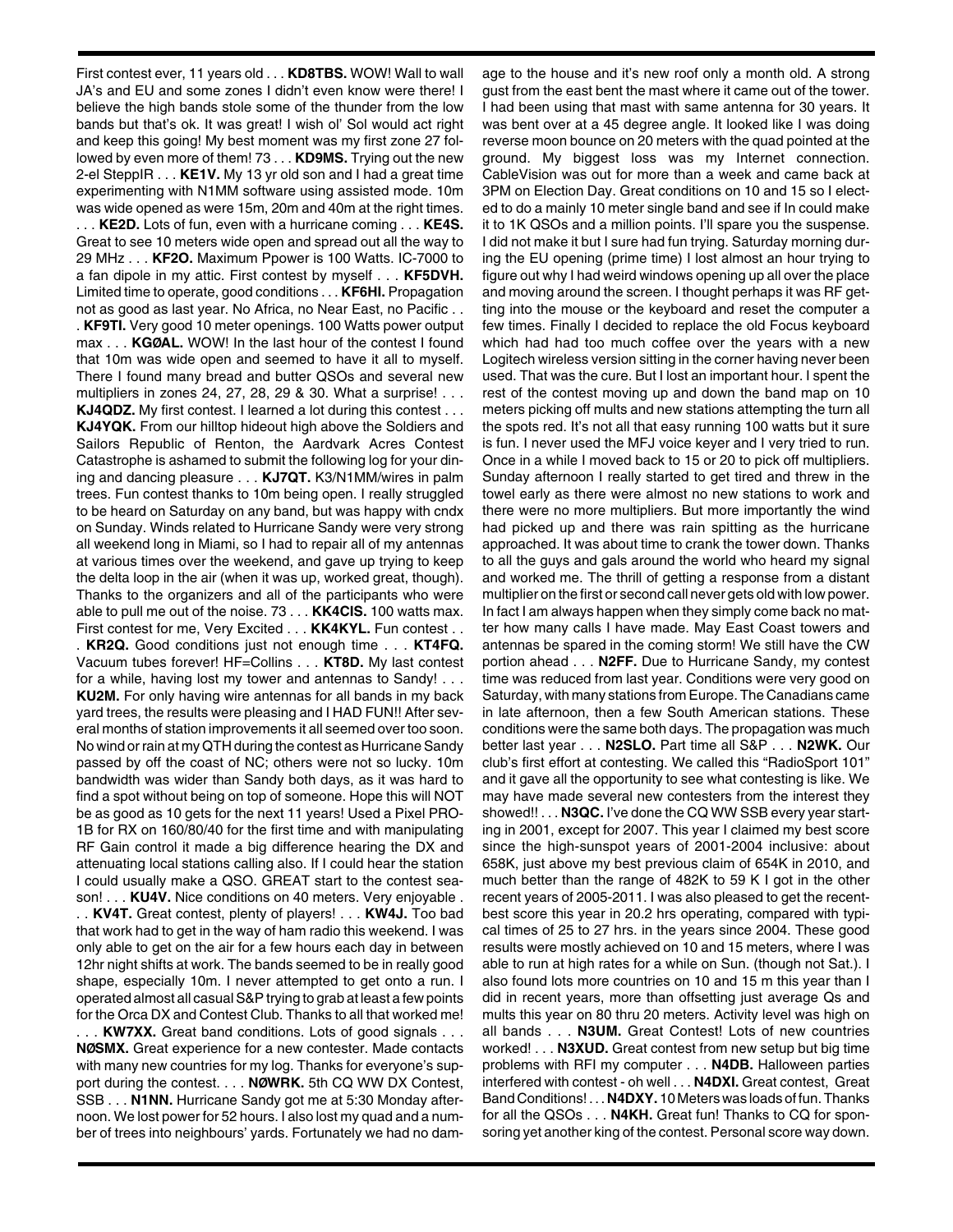Think it was operator failure. 15m was wall to wall most of the day both days. Nice running into the best operators in ham radio once again . . . **N4PN.** Another fun part time effort. New amp really worked sweet. Conditions were better on Sunday from my limited observations . . . **N4PSE.** Great Contest! Thanks to all those who made this contest possible! 100 watts . . . **N4RWH.** Great being back in the CQWW after 20 years of being off the air! But being in zone 3 when all the logging software defaults me to zone 4 is a pain. I think most of the DX got it right . . . **N5CR.** Wow! What conditions! What fun . . . **N5DTT.** Just got on to help the more serious participants increase their scores . . . **N5XJ.** First contest for the new station . . . **N5ZC.** Only had an hour or two, here and there, bands were great . . . **N6AJR.**Thanks for hearing my low power station! I just want to keep the neighbors happy. Ten was incredible again. It was wall to wall beyond 29 MHz. Unfortunately everyone stayed up there too long! Another disappointment is hearing all the Europeans on 40 and not being heard. I forgot how tough 20 SSB is! Ten was so easy and 15 followed close behind. 160 was wall to wall noise and 80 was noisy and the signals were weak. Biggest let down was not getting through to A73A and 7Z1SJ even when no one else was calling. Also no VU heard here either. We were hearing them LP the week before the contest and actually cracked the A73A pile up barefoot! I do not know what happened maybe a lot of splatter. Radio: Flex 5000A Antennas: 160 Shunt Fed Tower 80 Delta Loop 50 feet 40 KLM 2 El 40 66 feet 20/15/10 KT36XA 78 feet / KT34XA 52 feet Six Pack Stack Match Writelog This contest is a wakeup call. I need to complete the antenna upgrades. The 40 meter beam was on the fritz, the 80 meter loop has been rotten for a long time, both triband Yagis need to be cleaned up and the rotating ring needs to be serviced. The HDX589 is laying in the back yard. Both the 4 element SteppIR and the DB18E are assembled. A new loop on 80 is in order and the shunt for 160 will be completed. Next year it will be rock and roll! The Flex misbehaved through the whole contest. A 50 ohm matching resistor was left out of the design in the DDS for back matching. With the latest software the radio hangs up and the box must be shut off and the software rebooted. By next year I will have my Icom SO2R fully running. See everyone in the CW contest! It will be fantastic! . . . **N6RV.** Tabulating the entry data was darn near impossible because I do not have a logging program! . . . **N6ZE.** Several new ones for me. Was not able to spend a lot of time . . . **N7AME.** Enjoyed the opening on 10 especially. Great contest . . . **N7FF.** My first - great fun . . . **N7MU.** Nice to see 10 meters open again . . . **N7MZW.** Thank you for the invitation to send my check log . . . **N7YQ.** Spent less time operating but scored the HIGHEST ever! Conditions were terrific, especially 10 meters. Set a goal of trying to beat my highest previous score (600,000 points). When I passed that point, my goals changed to 1,000,000 points and 1000 QSOs ... CLOSE! . . . **N8DE.** Great condx and activity from EU, 12Z hour rate was 209, 13Z 197 Saturday. The band was not open to deep Asia = zones 23, 24, 26, 28 . . . **N8II.** I was using a Yaesu FT-817nd and most important a 2000 foot non-resonant rhombic antenna that I put up over the summer just for this type of use. I used also a 3 element wide spaced Yagi but for most part the rhombic blows it away. Stations said I had good signals all over the globe and it only took me 2 or 3 calls to get through the pile ups at times instead of calling for 20 mins at a time. The rhombic is heads above anything I have ever used in more than 20 years of ham radio . . . **N8MWK.** Great to work KG6DX Guam from Ohio . . . **N8NYI.** Lots of activity and worked many new countries for my DXCC . . . **N8YP.** Good conditions on 10M! I wish I could have been on more . . . **N9BT.** WOW! What a great time!! I was still under the influence of jet lag, just returning from a month in China. I wasn't sure when I would be able to operate when I would be able to stay awake! I was able to operate some on 40m early Saturday morning and caught some Pacific and one JA. Then I had to attend to a bunch of "honey-dos" Saturday that had accumulated while I was away at work in China. My intention was to hit 40m again Saturday night, as I wanted to break in my new Cushcraft D4 rotatable dipole. Well, I got a little more than an hour in Saturday night when jet lag kicked in and I was down for the count: I hit it as hard as I could Sunday on 10/15 and 20, but ended up napping off and on out of my control! 10m was awesome! I had downsized my antenna in the spring, putting two rotatable dipoles, a D3W for 12/17/30m and a D4 for 10/15/20/40m. My main focus was 30 and 40m. The D4 worked great, as conditions were super. Just wish I had had more time to get accliamated to my time zone before the contest. I should be in good shape for the CW contest later this year! . . . **N9TF.** This was my first contest and I had a great time . . . **N9WNN.** 15m and 10m were hot. Great to see the bands open again. 73 . . . **NC4MI.** This was really fun. Conditions on 10 and 15 were great and 20 was good in the evening. 40 and 80 were very challenging for QRP from the Midwest with mediocre antennas. The DX station ops have great ears - thanks for pulling me though the splatter! Do the guys making QSOs on the band edges get penalized? Or am I just a dufus for passing up the Qs to stay within the regulations and miss points and mults in the process? . . . **NDØC.** Great contest as always. Glad to see 10 meters so open. Hope it stays that way for a while. See you all next month . . . **ND3R.** 10 Meters . . . ...WOW! . . . **NF4A.** Nice conditions on 10 and 15 meters . . . **NF9V.** Thank you for running a wonderful contest. 73 . . . **NJ2X.** 100% S&P. First time operating a contest for my newly-licensed wife, Jessica KB1YJI. Radio Icom 706-IIG Antennas 80M Dipole, 15M vertical. - Matt . . . **NM1C.** Nothing like a great contest to clear the summer cobwebs out of this old brain! . . . **NNØQ.** Just out to see how many DXCC I can work in one weekend while QRP. Final total 102 unique DXCC entities. Start of contest had 10m good for an hour, then 15m, while 20m was good until 03z when I stopped with 40 DXCC in the log. On my Saturday morning I started at sunrise 15z, and spent lots of time in pileups, but worked dozens of new ones. Lots of stations I called and called but couldn't work. Wow, crowded conditions. Since I was only looking for new countries, it was a joy to skip pileups for countries I no longer needed. By 17z I had lost 10m to Europe so I took a break, and then just worked on and off every couple hours. By end of Saturday I was at 87 DXCC in the log. Sunday morning sunrise to the end of contest I kept plugging away looking for new countries. Lots of new ones I couldn't hear, and lots more who couldn't hear my QRP. New countries slowly rolled in, slower and slower as the end approached. Last year was 116; this year was 102. No problem with the station that I could perceive, I guess conditions weren't quite as good. See you in Sweepstakes! . . . **NN7SS.** I had big fun! I worked several new countries . . . **NR4J.** I really enjoy this contest but conditions here weren't as good as last year. I came down with a cold Saturday night and just about lost my voice so I had to retire. Hope to do better in the CW portion in November . . . **NXØI.** Outstanding condx on 10m so half my QSOs were on that band! . . . **WØETT.** Strictly S&P. Did better than I had anticipated for a part-time effort. Band conditions were great. Even worked a couple ATNO's . . . **WØRAA.** Best contest conditions in years! Viva la SUNSPOTS! . . . **W1OP.** Had to shut down Sunday morning due to illness . . . **W2CG.** Busy weekend but did manage some QSOs . . . **W2JEK.** Hurricane Sandy REALLY put a damper on this year! . . . **W2MC.** I made extra effort to submit this log despite